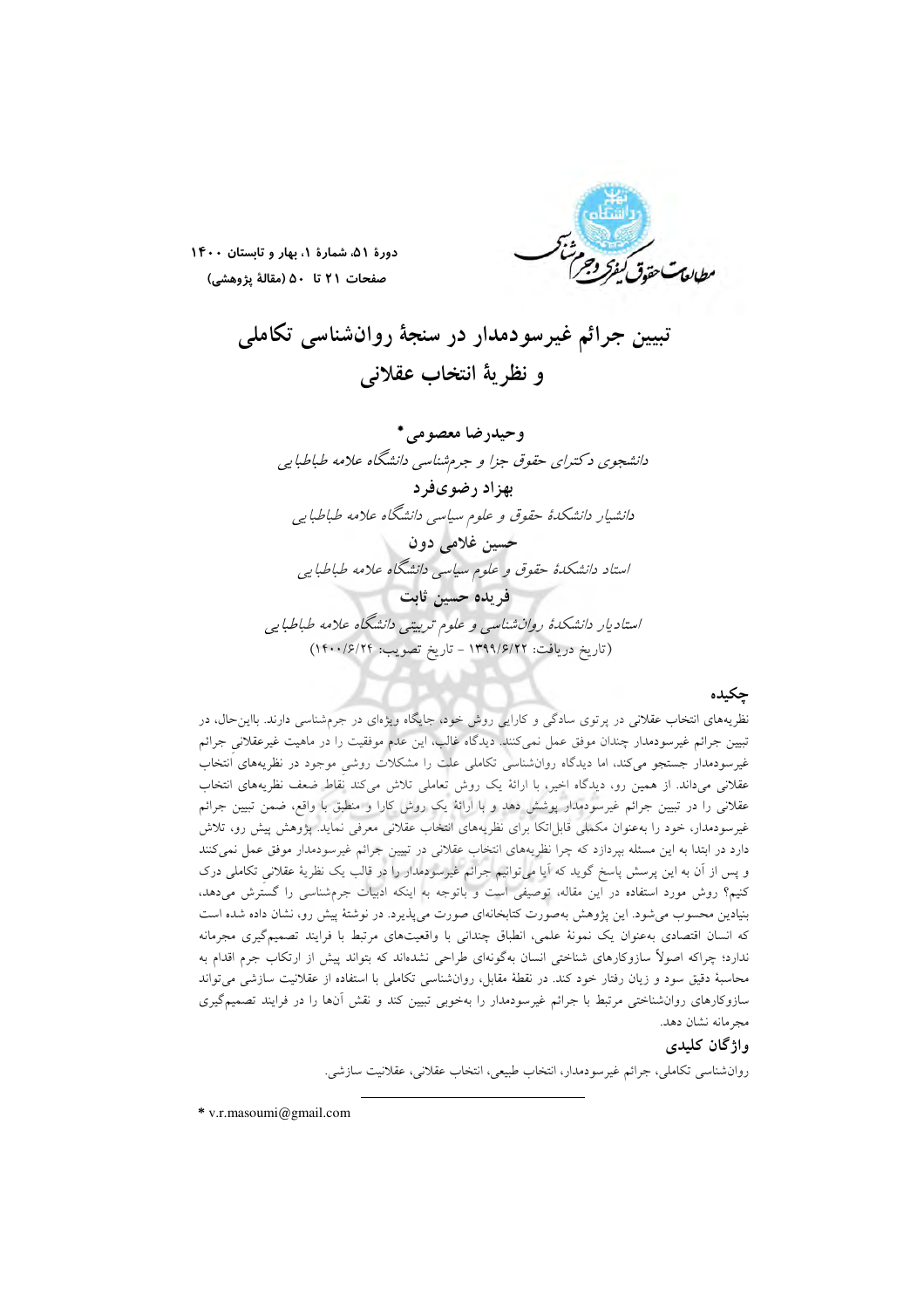طابع تحقاق كنفركه وجراشيم دورهٔ ۵۱، شمارهٔ ۱، بمار و تابستان ۱۴۰۰

# مقدمه

٢٢

نظریههای انتخاب عقلانی در علوم اجتماعی از جمله حوزهٔ جرمشناسی، مورد توجه زیادی قرار دارند. پیچیدگی پایین روش، سهولت در طراحی و استفاده از الگوی ریاضی (استرنبرگ، ۱۳۹۶: ۶۱۷)، سادهکردن مدلسازی (مگوایر و دیگران، ۱۳۸۹: ۳۴۷)، تمرکز بر نزدیکترین علل وقوع جرم و کمهزینهبودن در اجرا از مهمترین دلایل محبوبیت نظریههای انتخاب عقلانی به شمار میرود. بااينحال، نظريههاي انتخاب عقلاني در تبيين «جرائم غيرسودمدار»<sup>\</sup> يا همان «جرائم غيرعقلاني»<sup>٢</sup> چندان موفق عمل نمي كنند (3 :Walters, 2015)؛ چراكه جرائم غيرسودمدار از جنس رفتارهايي به شمار میروند که اصطلاحاً رفتار هیجانی نامیده میشوند و از همین رو، محاسبهٔ هزینه و فایدهٔ چندانی از جانب مرتکب چنین جرائمی انتظار نمی رود. اینکه چرا نظریههای انتخاب عقلانی قادر به تبیین جرائم غیرسودمدار نیستند، معمولاً به ماهیت محاسبهنایذیر و غیرعقلانی این جرائم نسبت داده میشود (صبوریپور، ۱۳۹۸: ۹۹)، اما ممکن است روشهایی وجود داشته باشند که توانایی قراردادن جرائم غیرسودمدار را در دایرهٔ تصمیمگیریهای عقلانی داشته باشند. روانشناسی تکاملی آ یکی از این روش۵ا است که عقلانی بودن جرم را با استفاده از شیوهای متفاوت ارائه مى دهد.

پژوهش پیش رو، در ابتدا به این مسئله میپردازد که چرا نظریههای انتخاب عقلانی در تبیین جرائم غیرسودمدار موفق عمل نمیکنند و پس از آن به این پرسش پاسخ میدهد که آیا میتوانیم رفتارهای هیجانی و بهتبع اّن جرائم غیرسودمدار را در قالب یک نظریهٔ عقلانی تکاملی درک کنیم؟ یاسخ به این پرسش شاید در ابتدا آسان به نظر آید: اگر مرتکب یک رفتار، نتواند محاسبهٔ دقیقی از هزینه و فایدهٔ رفتار خود انجام دهد و در تصمیمگیری تنها بر هیجانهای ٔ خود تکیه کند، قطعاً از حوزهٔ تصمیمگیری عقلانی خارج شده است. روانشناسی تکاملی با این پاسخ موافق نیست و پیشنهاد می کند که حتی تصمیمگیریهای هیجانی را می توان با روشی تکاملی، بهصورت عقلانی تبيين كرد.

1. Expressive crime

3. Evolutionary psychology

<sup>2.</sup> Irrational crime

۴. هیجان معادل اصطلاح (Emotion) است. گاهی برای این اصطلاح از عاطفه نیز استفاده میشود. بااین حال، هیجان رایجتر است. طبق یک تعریف، هیجان، ارزیابیهای شناختی، تغییرات ذهنی، برانگیختگی خودمختار و عصبی و تکانههایی برای عمل است. روان شناسان اگرچه در تعریف هیجان با یکدیگر اتفاق نظر ندارند، اما عموماً موافقاند که هیجان مؤلفههایی دارد که شامل این موارد است: شناختها، احساسات و رفتارها و ارتباط این موارد با یکدیگر (کالات، ۱۳۹۶: ۴۸۸). در میان مردم و حتی نویسندگان حوزهٔ علوم اجتماعی چنین فرض می شود که هیجان در مقابل عقلانیت قرار دارد؛ در حالی که به نظر می رسد میان تصمیم گیری عقلانی و هیجانها ارتباط تنگاتنگ و پیچیدهای برقرار است.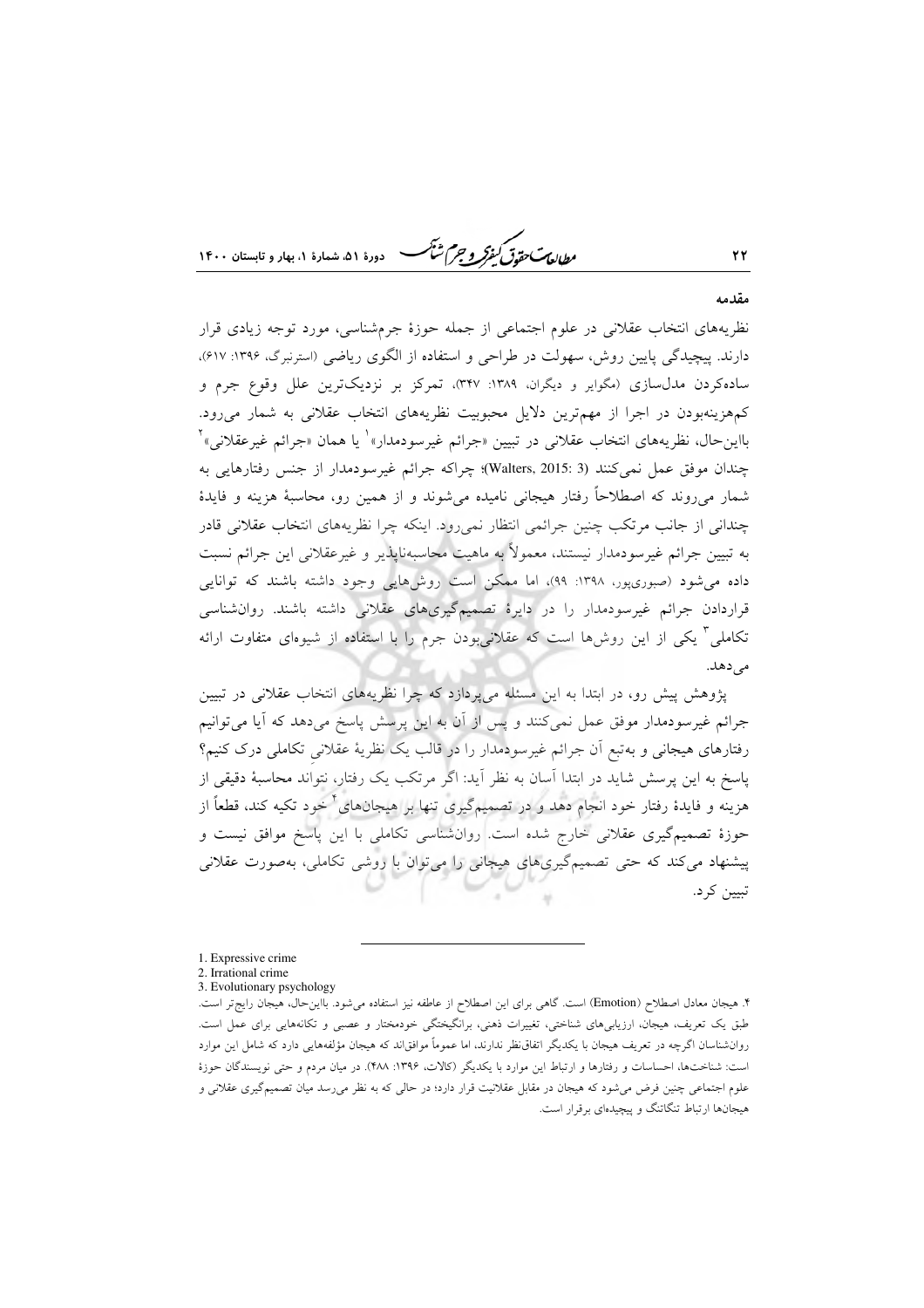این پژوهش بهدنبال آن است که به تبیین روانشناسی تکاملی از عقلانیت موجود در فرایند ارتکاب جرائم غیرسودمدار بپردازد. برای ارائهٔ این تبیین، روانشناسی تکاملی میپرسد: آیا می توانیم پیامدهای یک رفتار را عقلانی تصور کنیم بدون آنکه مرتکب آن رفتار لزوماً کنشگری عقلاني باشد؟ سادهتر أنكه جرائم غيرسودمدار، صرف نظر از اشراف يا عدم اشراف مرتكبان نسبت به پیامدهای این جرائم، ممکن است منتهی به نتایجی شود که با روشی عقلانی قابل تبیین باشد؟ پاسخ روانشناسی تکاملی به این پرسش مثبت است: در یک تبیین مبتنی بر «عقلانیت سازش<sub>ه،</sub>»<sup>۱</sup> ممکن است کنشگری عقلانی در کار نباشد، اما محاسبههایی سازشی در دستگاه شناختی انسانها منتهی به نتایجی شود که بقا و تولیدمثل موفق افراد را تضمین کند (با این پیشفرض که در یک ديدگاه تكاملي، هدف از رفتار، حداكثركردن احتمال بقا و توليدمثل است).

عقلانیت سازشی الگویی است که روانشناسی تکاملی برای محاسبه ارائه میدهد. این الگو بهجای محاسبهٔ فایده که مفهومی اقتصادی است، به محاسبهٔ توانایی انسان برای سازش با محیط خود می یردازد. عقلانیت سازشی توانایی محاسبهٔ سود و زیانهایی را دارد که در بستر «انتخاب طبیعی»<sup>۲</sup> و «انتخاب جنسی»<sup>۳</sup> انجام شده است و هدف آن حداکثرساختن احتمال بقا و تولیدمثل افراد بوده است. موضوع اصلی در عقلانیت سازشی هماهنگی تصمیمگیریهای افراد با ساختارهای محیطی از طریق ابزارهای شناختی و هیجانی است (Gigerenzer & Selten, 2001: 37). گزارهٔ پیشین میتواند بهعنوان تعریف عقلانیت سازشی نیز مدنظر قرار گیرد.

در این نوشتار، ابتدا به بررسی مفهوم جرائم غیرسودمدار پرداخته میشود؛ چراکه هدف نهایی این پژوهش، تبیین این جرائم باتوجه به روشهای انتخاب عقلانی و روانشناسی تکاملی است و بدون ذكر اين مفهوم امكان ورود به بحث وجود ندارد. پس از آن، نظريهٔ انتخاب عقلانی و نقاط ضعف این نظریه در تبیین جرائم غیرسودمدار مورد بررسی قرار میگیرد. تقدم نظریهٔ انتخاب عقلانی نسبت به روانشناسی تکاملی به این جهت است که تا پیش از شناسایی ضعفهای نظریهٔ انتخاب عقلانی نمیتوان روانشناسی تکاملی را بهعنوان مکمل آن در تبیین جرائم غیرسودمدار

3. Sexual selection

<sup>1.</sup> Adaptive rationality

۲. انتخاب طبیعی (natural selection) مجموعه عواملی است که سازگاری با محیط را تعیین میکند. انتخاب طبیعی یکی از اصول مبنايي نظرية تكامل است؛ چنانكه نظرية داروين در ابتدا تحت عنوان نظرية انتخاب طبيعي شناخته مي شده است. داروين انتخاب طبیعی را اصل و سازوکار تکامل و روش پیدایش انواع تلقی کرده است. انتخاب طبیعی در حقیقت، حفظ تغییراتی است که به نفع حاملان آنهاست و حذف انواعی که نمیٍتوانند تغییرات را تحمل کنند (خاتمی، ۱۳۹۶: ۱۷۸). انتخاب طبیعی چنانکه گفتهاند: «نابینا است. نابینا است چون پیش رو را نمیبیند؛ نتیجهٔ کار را نمی سنجد و هدفی را دنبال نمی کند» (داوکینز، ۱۳۸۹: ۳۹)، اما بهمانند یک غربال خصوصیاتی را حفظ میکند که منتهی به بیشترین سازگاری با محیط میشود.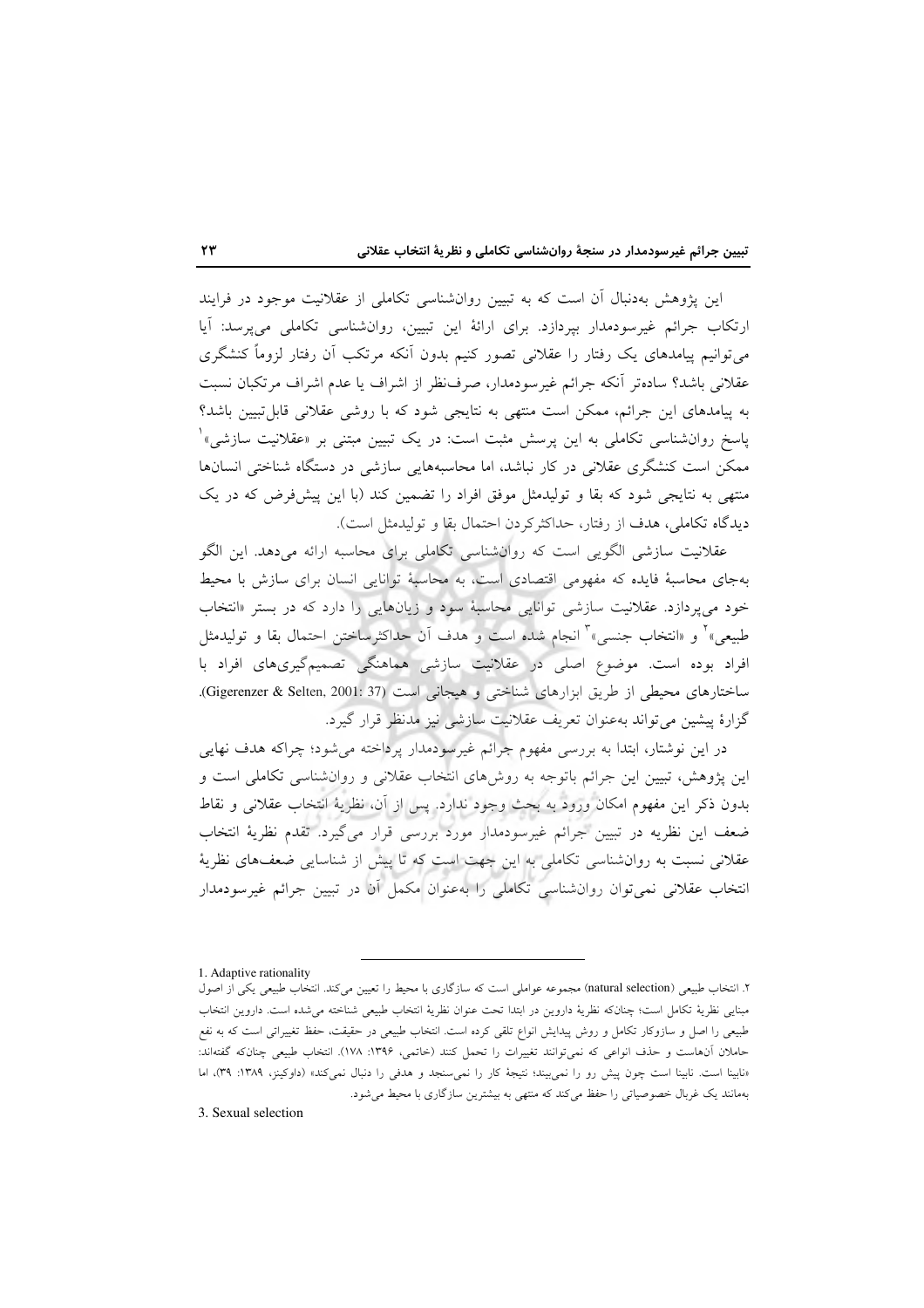ر العاصر التي تحقيق كنقر و جرم شنگ مستخدم داده، شعارهٔ ۱، بهار و تابستان ۱۴۰۰

معرفی کرد. در بخش پایانی نیز ضمن تعریف روانشناسی تکاملی و روش آن، نحوهٔ تبیین این نظریه شرح داده می شود.

در نهایت ذکر این نکته ضروری به نظر میرسد که بهدلیل اینکه جرائم غیرسودمدار غالباً توسط مردان رخ میدهد، بهجهت حفظ یکپارچگی در روش و تمرکز بر مهمترین مؤلفهها، غالب تبیینهای ارائهشده در این پژوهش بر روی مرتکبان اصلی این جرائم یعنی مردان متمرکز است.

۱. جرائم غيرسودمدار

٢۴

در این بخش ابتدا جرائم غیرسودمدار تعریف میشود و مصادیق آن معرفی میگردد. سپس ویژگیهای این دسته از جرائم تبیین میگردد و در نهایت ضرورت تحلیل این جرائم بررسی خواهد شد.

١. ١ . تعريف و مصاديق جرائم غيرسودمدار جرائم غیرسودمدار اَن دسته از جرائمی هستند که برای دستیابی به هدفی دیگر انجام نمیشوند و برای مرتکب جرم مطلوبیت ذاتی دارند. البته دربارهٔ ترجمهٔ دقیق این واژه در ادبیات جرمشناختی ایران اتفاقنظری وجود ندارد. برخی عبارت «جرائم غیرسودمدار» را ترجیح میدهند (صفاری، ۱۳۸۱: ۲۰۷). همچنین، «جرائم موضوعی» و «جرائم نمادین» نیز پیشنهاد شده است (صفاری، همان). برخی از نویسندگان عبارت «جرائم بیانی» را برگزیدهاند (صبوریپور، پیشین) که تمرکز اصلی را بر روی مطلوبیت ذاتی این جرائم برای مرتکبان قرار میدهد. به نظر می رسد استفاده از عبارت جرائم غیرسودمدار در این مقاله بهترین انتخاب است و به گویایی موضوع کمک شایانی میکند. جرائم غیرسودمدار در برابر «جرائم سودمدار»<sup>۱</sup> قرار دارند. جرائم سودمدار یا ابزاری، برخلاف جرائم غیرسودمدار بهمنظور تأمین هدفی دیگر تحقق می،یابند؛ به همین دلیل است که به جرائم سودمدار، جرائم ابزاری نیز گفته می شود.

جرم غیرعقلانی اصطلاحی است که معنای نزدیکی به جرم غیرسودمدار دارد، اما نباید با آن یکی گرفته شود. این اصطلاح در مقابل جرم عقلانی قرار دارد. جرائم غیرعقلانی آن دسته از جرائمی هستند که مرتکب، در فرایند تصمیمگیری نمی خواهد یا نمی تواند در مورد آنان اقدام به محاسبهٔ هزینه و فایده کند. جرائم غیرسودمدار و غیرعقلانی اگرچه در همهٔ مشخصهها یکی نیستند، اما شباهت مفهومی بسیاری به یکدیگر دارند: هر دو دسته از این جرائم، بدون محاسبهٔ دقیق و موشکافانه رخ میدهند و منوط به یک هدف قابلِسنجش بیرونی نیستند. این گفته را که

1. Instrumental crimes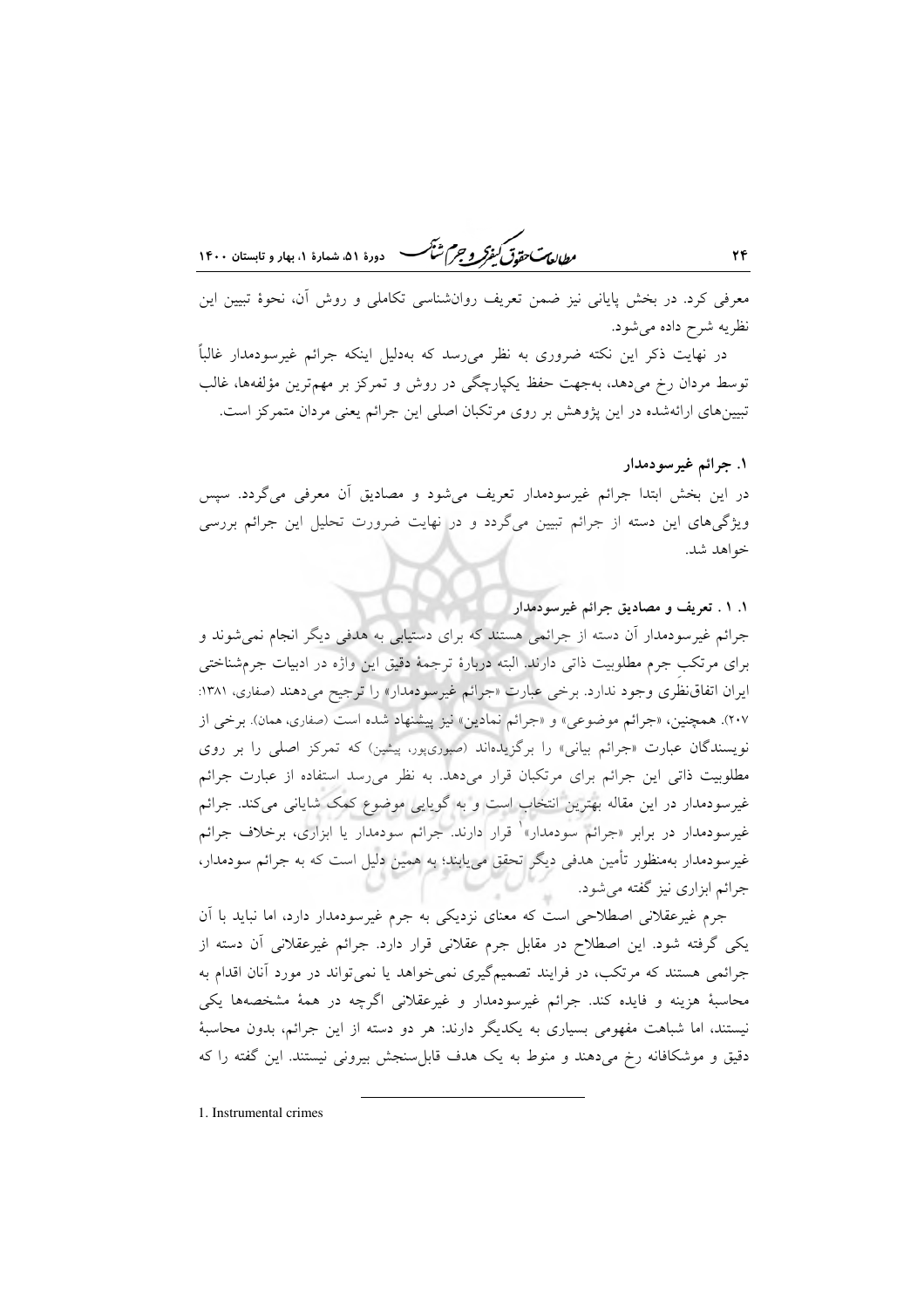«جرائم غیر سودمدار ناظر به هدفی در بیرون نیستند»، باید تعبیر به این معنا کرد که منظور از هدف، چیزی است که بتوان رفتار عقلانی را نسبت به آن ارزیابی کرد.

برخی از جرائم معمولاً در دستهٔ جرائم غیرسودمدار قرار میگیرند. برای نمونه قتل، ضربوجرح، تجاوز به عنف، تهدید به ورود اَسیب فیزیکی، مصرف مواد مخدر و مانند اَنها که از جمله اساسیترین جرائم غیرسودمدار محسوب میشوند؛ هرچند در پارهای موارد این جرائم ممکن است با هدف مادی مشخص رخ دهد و تا حدی از تعریف جرائم غیرسودمدار خارج شوند. در نقطهٔ مقابل، جرائم مالی عمدتاً در دستهٔ جرائم سودمدار قرار میگیرند؛ چراکه انگیزهٔ غالب مرتکبان جرائم مالی بهدستآوردن منفعتی خارج از جرم است.

تفکیک میان جرائم غیرسودمدار و جرائم سودمدارا از آن جهت دارای اهمیت است که در یک تبیین مبتنی بر نظریهٔ انتخاب عقلانی، این دو دسته جرائم، منتهی به نتایج متفاوتی می شوند. در جرائم سودمدار معمولاً نشانههایی از تجزیهوتحلیل عمیق و دقیق ذهنی پیش از ارتکاب جرم وجود دارد؛ چراکه مرتکب ابزار کافی برای تشخیص اینکه ارتکاب جرم به سود او خواهد بود یا نه، در اختیار دارد. در حالی که در مورد جرائم غیرسودمدار این تجزیهوتحلیل دقیق و عمیق قابلتشخیص نیست. در نتیجه، تفکیک این جرائم بیش از هرچیز ناشی از باوری است که در مورد نحوهٔ متفاوت تصمیمگیری برای ارتکاب آنها به وجود آمده است.

# ۲. ۱ . ویژگیهای جرائم غیرسودمدار

ویژگیهای اصلی جرائم غیرسودمدار آن است که مرتکبان این جرائم فاقد هدفی غایی هستند؛ به این معنا که جرم بهمنظور یک هدف بیرون از چهارچوب جرم ارتکابی، رخ نمیدهد ( Youngs et al., 2014: 17). همچنین، ارتکاب این جرائم از الگوهای اقتصادی تبعیت نمی کند و محرک اصلی این جرائم عواطف و احساسات فرد مرتکب است. جرائم غیرسودمدار به این دلیل که برای تحقق هدفی بیرون از خود ارتکاب نمی یابند، وجه مادی و مالی بارزی ندارند. مرتکب هدف از ارتکاب این جرائم را در ذات آن میجوید. لذا، محرک این جرائم، عواطفی مانند هیجانخواهی، پرخاشگری، لذتجویی و مانند اینهاست. نظریههای انتخاب عقلانی معمولاً از تبیین و پیش بینی جرائم غيرسودمدار سرباز مىزنند؛ علت اين است كه نحوهٔ محاسبهٔ هزينه و فايده توسط مرتكبين این جرائم قابل[رزیابی نیست. در نتیجه، با یک تبیین مبتنی بر عقلانیت اقتصادی نمی توان به منطق حاکم بر ارتکاب این جرائم پی برد. البته این پژوهش بهدنبال یافتن عقلانیت تکاملی حاکم بر این جرائم است، بااین حال، این منطق باید به روشی متفاوت از منطق نظریههای انتخاب عقلانی به این مقصود برسد.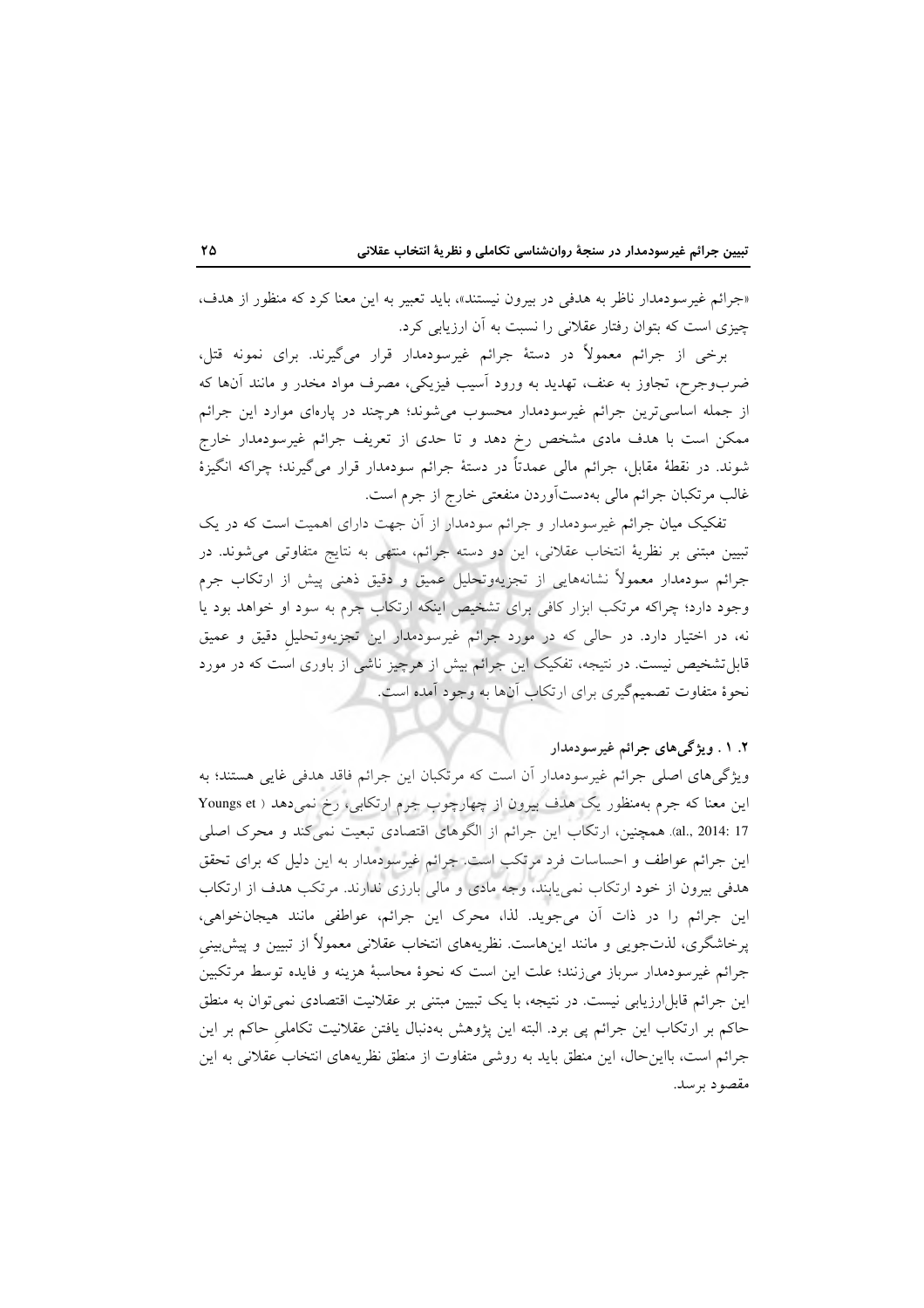ر ...<br>روان**دس حقدتی کنفرکر و جرم شنگ** هنده ۵۱، شهادهٔ ۱، بعاد و قابستان ۱۴۰۰

این جرائم عمدتاً توسط مردان رخ میدهد؛ چنانکه گفته شده است این جرائم اصولاً مردانهاند و بهندرت توسط زنان ارتكاب مي يابند (410: Hopcroft (Ed.), 2018). مردانهبودن اين جرائم باعث شده است بخش عمدهٔ جمعیت کیفری و نیز جمعیت زندانها را مردان تشکیل دهند. یکی از دلایلی که اکثر پژوهشها و تبیینهای مرتبط با این جرائم به مردان محدود شده است نیز به همین موضوع بازمیگردد. همچنین، این جرائم با مؤلفهٔ سن در ارتباطاند و معمولاً توسط جوانان رخ مے دهند (وات و هینز، ۱۳۹۲: ۱۶۲).

#### ۳. ۱. ضرورت تحلیل جرائم غیرسودمدار

جامعهٔ ایران تا حد زیادی با جرائمی که ارتکاب آنها بهلحاظ عقلانی قابل محاسبه نیست و غیر سودمدار به حساب می آید، مواجه است. اسیدپاشی، قتلهای از سر خشم و بدون سبق تصمیم و اعتیاد به مواد مخدر، مثالهای روشن اینگونه جرائماند. در مقابل نیاز به پیش بینی و کنترل ریسکِ وقوع چنین رفتارهایی روزبهروز بیشتر احساس میشود، اما هیچگاه بهروشنی مشخص نشده است که علی رغم کشف و مجازات بسیاری از این جرائم توسط نیروهای انتظامی و دستگاه قضایی، چرا وقوع این جرائم کاهش نمییابد. آیا مرتکبان این جرائم مانند افراد دیگر توانایی محاسبهٔ هزینه و فایدهٔ رفتار خود را ندارند؟ گستردگی این جرائم در میان افراد سبب میشود در این فرضیه که مرتکبین این جرائم در محاسبات خود دچار اشتباه شدهاند، تردید به وجود آید. پذیرش این موضوع دشوار است که در بسیاری از انسانها رفتاری به وجود آمده است که هماهنگی آنها را با محیط زیست و جامعه کاهش میدهد. در صورتی که بتوانیم منطق حاکم بر ارتکاب این جرائم را شناسایی کنیم، گام بزرگی در یافتن روش۵ایی برای پیشگیری از این جرائم در آینده برمیداریم.

# ۲. جرائم غیرسودمدار در سنجهٔ نظریهٔ انتخاب عقلان<sub>ی</sub> مجمل استفار<br>۲. جرائم غیرسودمدار در سنجهٔ نظریهٔ انتخاب عقلان*ی*

در این بخش ابتدا توضیح مختصری دربارهٔ نظریهٔ انتخاب عقلانی و روش تبیین مبتنی بر این نظریه داده می شود و پس از آن به انتقادات وارده به انتخاب عقلانی در تبیین جرائم غیرسودمدار یرداخته می شود. این بخش مقدمهای اساسی برای ورود به بخش سوم است.

#### ١ . ٢. تعريف نظرية انتخاب عقلاني

نظریهٔ انتخاب عقلانی یکی از اصلی ترین دیدگاههای جرمشناسی است که چگونگی تصمیمگیری مجرمانه را مورد بررسی قرار میدهد. مبانی این نظریه را برای نخستین بار در أرای اندیشمندان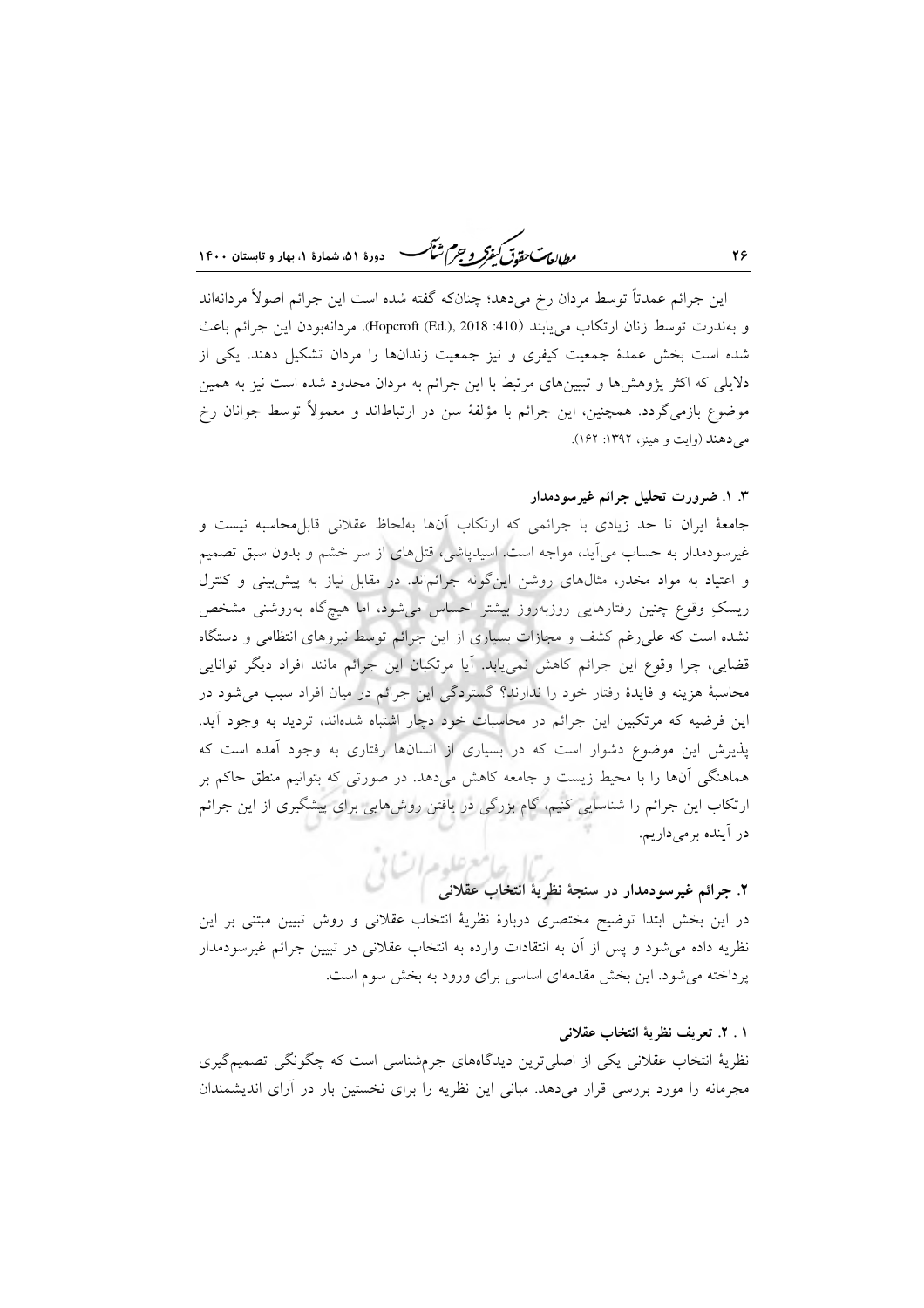مکتب اصالت فایده مانند «بکاریا» ْ، «بنتام» ْ و «میل» ْ می توان جست که در اواخر قرن ۱۸ و اوایل قرن ١٩ ميلادي ميiيستند. در دورهٔ معاصر، اين نظريه براي نخستين بار در علم اقتصاد صورتبندی شد و پس از آن به سایر علوم انسانی از جمله جرمشناسی راه یافت (صبوریپور، پیشین:  $(\triangle)$ 

نظریهٔ انتخاب عقلانی به مجموعهای از ایدهها دربارهٔ ارتباط میان مردم، ترجیحات و تصمیماتی که می گیرند، تعبیر می شود. از نظر انتخاب عقلانی، رفتارهای عقلانی برای رسیدن به نیازهای مشخص و ثابتی به وجود آمدهاند که عموماً تحت عنوان «عقلانیت اقتصادی»<sup>۲</sup> شناسایی می شود (McCarthy & Chaudhary, 2014: 2). اساس نظرية انتخاب عقلاني بر حضور كنشگر آگاه قرار گرفته است که می تواند اقدام به ارزیابی گزینههای موجود نماید و گزینهای که برای او بیشترین مطلوبیت را ایجاد میکند، انتخاب نماید. یکی از مشخصههای اصلی نظریهٔ انتخاب عقلانی، فاصلهگرفتن از تبیینهای پیچیده دربارهٔ رفتار انسان و ارائهٔ یک تبیین ساده و کاربردی است. در نتيجه در رويكرد انتخاب عقلاني، مجرمان واجد خصوصيات رواني يا شناختي ويژهاي نيستند. در این نظریه هر فردی ممکن است بهعنوان مرتکب جرم در نظر گرفته شود؛ چراکه فرض بر این است که تمام افراد بهصورت مشابه اقدام به تصمیمگیری میکنند. این پیش فرض به سادهشدن محاسبهپذیری فرایند ارتکاب جرم کمک می کند.

٢ . ٢. روش تبيين نظرية انتخاب عقلاني

نظریهٔ انتخاب عقلانی، مبنای روش خود را بر اجتناب از بههمریختگی در تبیین قرار داده است. از این نظر میتوان گفت که این نظریه از بررسی خصوصیات زیستی و روانی مرتبط با مجرمان اجتناب میکند. همچنین، سطح تحلیل نظریهٔ انتخاب عقلانی سطح فردی است (صبوری،پور، پیشین: ۴۱). به همین خاطر این نظریه از تحلیلهای جامعهشناختی سطح کلان فاصله گرفته است. روش تبيين نظرية انتخاب عقلاني از جرائم براساس الگوي زير صورت مي گيرد:

١) پایهٔ اصلی این نظریه را سود شخصی تشکیل می دهد. در این معنا افراد بهدنبال افزایش سود خود و اجتناب از هزینه برای خودند.

۲) افراد میتوانند ترجیحات خود را اولویتبندی کنند. ترتیب اولویتها عموماً ثابت است، اما باتوجه به اطلاعات جديد قابل اصلاح خواهد بود.

- 1. Beccaria C.
- 2. Bentham J.
- 3. Mill J. S.
- 4. Economic rationality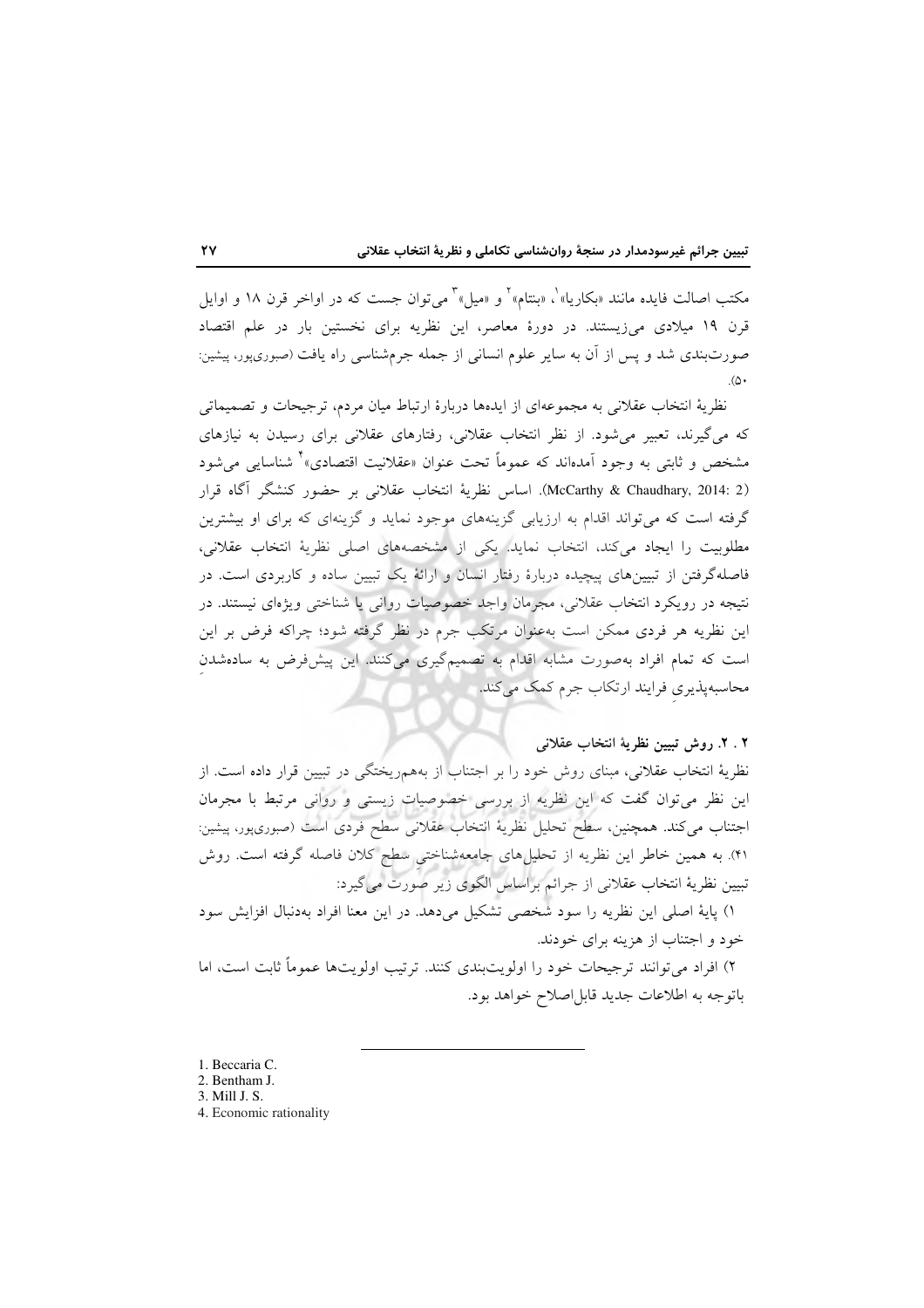ر ...<br>ر<u>طال</u>ه مستق<del>ل گفتگر و جرم شنگ می</del> دورهٔ ۵۱، شمارهٔ ۱، بهار و تابستان ۱۴۰۰

۳) ارزیابی افراد در مورد سود و هزینهٔ هر نتیجه براساس اطلاعاتی است که جمع[وری کردهاند. جمع آوری اطلاعات خود بخشی از هزینهها محسوب می شود؛ به این علت که افراد تصور می کنند که اطلاعات کافی دارند، اما ندارند و یا در محاسبه دچار اشتباه می شوند. فایدهٔ موردانتظار افراد ذهني تلقى مى گردد؛ چراكه آنها لزوماً نمى توانند شناخت عينى دقيقى از فايدهٔ موردانتظار خود به دست آورند.

۴) افراد براساس نتايج (مانند كالا، خدمات و مانند آن) اقدام به انتخاب عقلانی می كنند و نه براساس خصوصيات مرتبط به رفتارها يا كنش ها (McCarthy & Chaudhary, Op.Cit.: 3).

در دیدگاه انتخاب عقلانی تمرکز اصلی بر مفاهیم «اینجا» و «اکنون» در حین تصمیمگیری مجرمانه است که به قصد حداکثرساختن سود و حداقل کردن هزینه انجام می شود. در انتخاب عقلانی انگیزهٔ مجرمانه پیشفرر گرفته می شود و جزئیات سازوکارهای ذهنی مانند پیش بینی، انگيزش و انتخاب تحت تأثير مفاهيمي مثل «نظريهٔ فايدهٔ ذهني موردانتظار» و «نظريهٔ بهاندازهٔ کافي خوب»<sup>۲</sup> که تعریف جرم بهعنوان فرصت را در مرکز خود قرار داده است، کمرنگ میشود (Bernasco, Van Gelder & Elffers, 2017: 47)

ابزارهای مرتکب جرم در این دیدگاه، توانایی ذهنی بالای او در تشخیص آن چیزی است که در حین ارتکاب جرم رخ خواهد داد. الگوی انتخاب عقلانی بهنحوی است که تصور میشود مرتکب جرم به تمام وجوه ارتکاب جرم آگاهی کامل دارد و فقط کافی است بتواند بهصورت دقیق، اقدام به ارزیابی این موضوع کند که ارتکاب جرم میتواند منتهی به کسب منافع وی شود یا خیر ِ البته در برخی از رویکردهای انتخاب عقلانی مانند دیدگاه «عقلانیت محدود» این موضوع کمی کمرنگ تر شده است. در این الگو فرض می شود که مرتکب جرم به همهٔ دادههای مرتبط با جرم دسترسی ندارد و بهدلیل وجود موانع شناختی نمی تواند بهترین تصمیم را اتخاذ کند، اما همین که تصمیم مرتکب رضایتبخش و اصطلاحاً بهاندازهٔ کافی خوب باشد، کفایت میکند (مارچ، ۱۳۹۶: ۲۰). در این دیدگاه، هر مانع شناختی در راه تشخیص سود و زیان، بهمثابهٔ خطای شناختی تصور می شود که مرتکب می تواند با شناسایی آن، اشراف خود را بیشتر کند.

۰. ۳. انتقادات وارد بر انتخاب عقلانی در تبیین جرائم غیرسودمدار انتقاد اصلی به نظریههای مبتنی بر انتخاب عقلانی در تبیین جرائم غیرسودمدار، مربوط به ضعف

3. Bounded rationality

٢٨

<sup>1.</sup> Subjective expected utility theory

۲. نظریهٔ «بهاندازهٔ کافی خوب» (good enough theory) توسط نویسندگان حوزهٔ عقلانیت محدود مطرح شد و در ادامه *کلارک* وكورنيش أن را به عنوان اصلي ترين عامل تبيين رفتارهاى مجرمانه مطرح كردند . (Bernasco, Van Gelder, & Elffers)  $.2017:123)$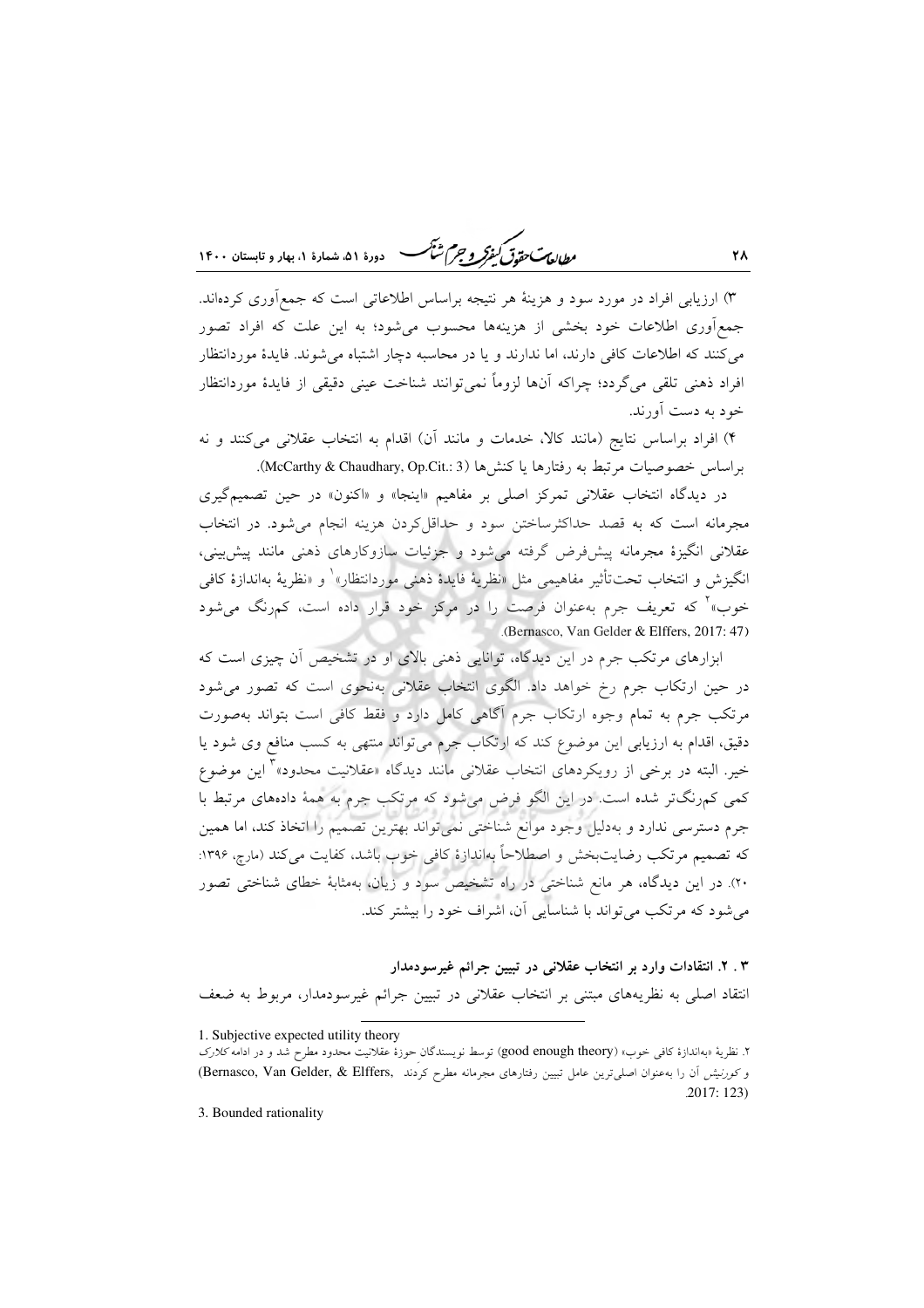آنها در شناخت فرایندی است که منتهی به ارتکاب جرم میشود. همچنین، عدم توجه به تبیین عوامل روانشناختی که برای ارتکاب جرم انگیزه ایجاد میکنند، از انتقادات این نظریهها به حساب مي]يند (Daly & Wilson, 1997: 53). اين انتقادات از جانب عمدهٔ جرمشناسان نيز وارد شده است (نجفی ابرندآبادی، ۱۳۸۴: ۲۰۷۵). برخی از منتقدان چنین استدلال نمودهاند که بدون وجود تبیینی دربارهٔ چگونگی انتخاب یک رفتار، پیش بینی انتخاب ممکن نخواهد بود. از نظر آنان ممکن است تبیین بدون پیشبینی کفایت کند، اما پیشبینی بدون تبیین از نقطهنظر علمی هیچ فایدهای دربرندارد (روت، ۱۳۸۹: ۲۰۰).

دیدگاه انتخاب عقلانی بر مبنای محاسبهٔ افراد شکل گرفته است و به همین دلیل نیاز به یک کنشگر عقلانی دارد. پس، ناچار باید تمرکز خود را بر تبیین رفتار مرتکبی قرار دهد که توانایی تشخیص سود و زیان را دارد و آن را به دقت محاسبه میکند. این جهتگیری روشی به این نتیجه منتهی می شود که تصمیمگیریهای مجرمانهای که ناشی از تفکر عمیق و محاسبهٔ دقیق نیست از دایرهٔ عقلانیت خارج شوند. اما انتقاد به دیدگاه انتخاب عقلانی این است که این حجم گسترده از اکتشافها'، راهحلهای شهودی، هیجانها و عاطفههای انسانی که در زندگی روزمره مورد استفادهٔ انسان قرار می گیرد، چه نقشی در تصمیمگیریهای مجرمانه ایفا میکنند. افراد در هنگام بروز یک جرم غیرسودمدار هرگز به منافع یا سود و زیان ناشی از آن توجه نمیکنند. برای نمونه دو مرد جوان که بهخاطر توهین سادهای با یکدیگر درگیر میشوند، ظاهراً توجه چندانی به پیامدهای رفتار خود نكردهاند. اما آيا اين به معنى عدم وجود هرگونه عقلانيت در پس اين گونه رفتارها است؟ تصور کنید در جوامع انسانی نوعٖدوستی به وجود نمی]مد یا پرخاشگری توان ذهنی لازم در جهت دفاع از منابع را در اختیار انسانها قرار نمیداد. در این صورت، افراد چگونه میتوانستند از منابع حیاتی خود محافظت کنند؟ در اینجا باید به این فرضیه توجه کرد که شاید هیجانها و عواطف نه نقطهٔ مقابل نظریهٔ انتخاب عقلانی که در چهارچوب یک الگوی عقلانی متفاوت، تکمیل کنندهٔ اَن باشند (داماسیو، ۱۳۹۱: ۱۳). ازاین رو، انتقادهای وارده به نظریههای انتخاب عقلانی در تبیین جرائم غیرسودمدار بیش از هرچیز، معطوف به محدودیتهای روشی این نظریهها در ارائهٔ تبیین عقلانی از رفتارهای هیجانی است. این انتقادات را می توان بهصورت خلاصه چنین بیان کرد:

نخستين ايراد نظرية انتخاب عقلاني، ضرورت وجود كنشگر عقلاني است. اشراف كامل کنشگر بر فرایند دقیق محاسبه، تبدیل به یک ضرورت حیاتی برای نظریههای انتخاب عقلانی شده است. بااین حال، برای اینکه یک نتیجهٔ عقلانی حاصل شود، لزوماً نیازی به وجود کنشگر آگاه و

۱. «اکتشاف» (heuristic) یک میانبر ذهنی است که به ما در تصمیمگیری و قضاوت سریع بدون اینکه زمان و انرژی زیادی را صرف جستجو و تحليل كنيم، كمك مي كند (Dale, 2015: 1).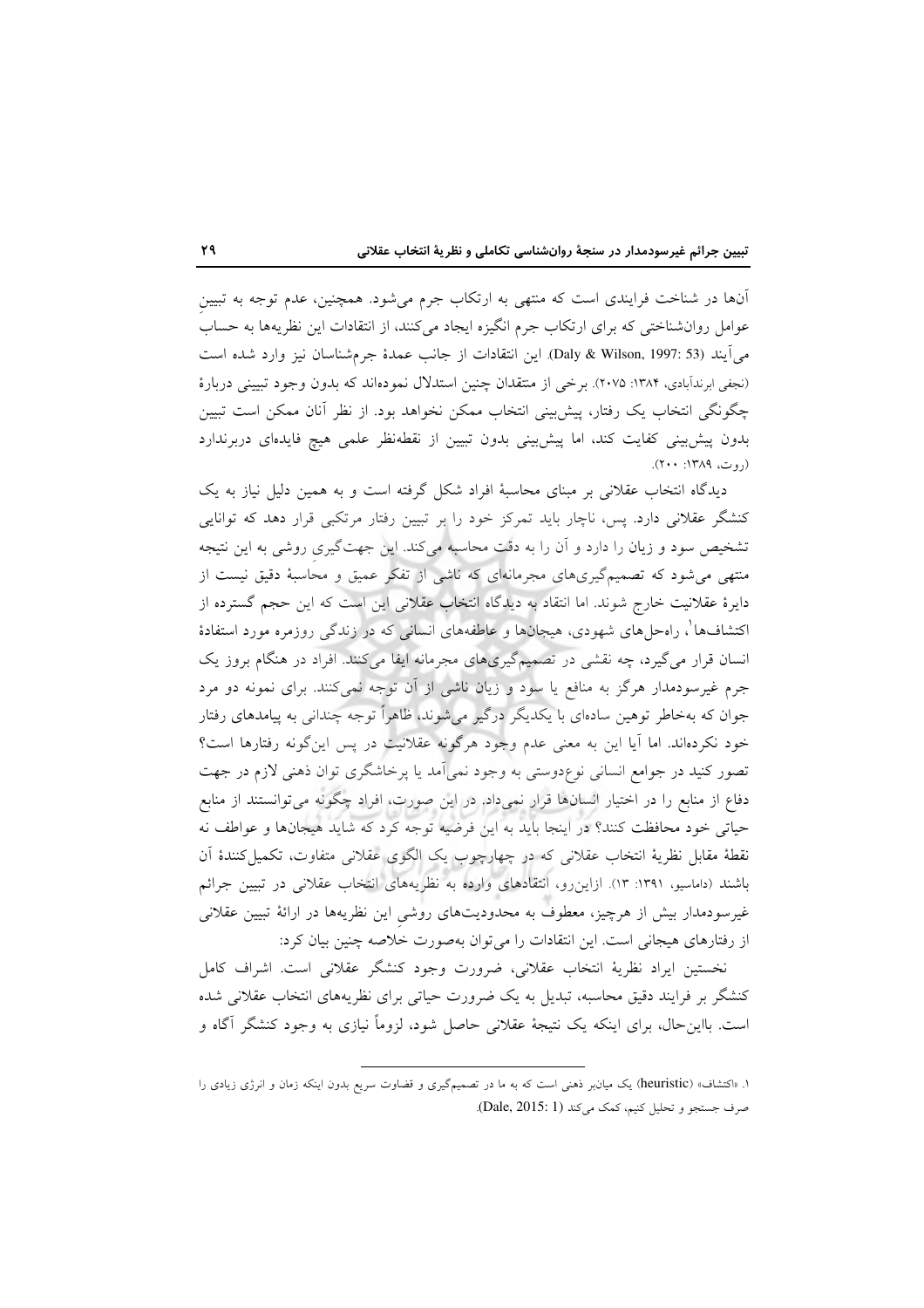ر ...<br>بطالعات تقد*ق گفتر و جهم شنگ* هودهٔ ۵۱، شعارهٔ ۱، بهار و تابستان ۱۴۰۰

مختار نیست. اینکه یک گیاه در چه هنگام از سال شروع به جوانهزدن کند و در چه زمانی گردهافشانی انجام دهد، براساس یک محاسبهٔ نسبتاً دقیق مشخص شده است. بااین حال، گیاهان هیچ اشرافی بر این رفتارها ندارند. سوگیریهای شناختی در انسانها نیز به همین صورت عمل میکنند. در ادامه خواهیم دید بسیاری از رفتارهای انسان نیز بدون اینکه کنشگر نسبت به پیامدهای آن محاسبهای انجام دهد، نتایج سودمندی به بار میآورد و به هماهنگی فرد با محیط منتهی می شو د.

دومین انتقاد وارده به نظریههای انتخاب عقلانی عدم توجه به سوگیریهای شناختی بهعنوان واسطههای تنظیم کنندهٔ رفتار است. نظریهٔ انتخاب عقلانی کلاسیک بهطور کلی سوگیریهای شناختی را نادیده می گیرد؛ گویی که در دامنهٔ تبیین رفتارهای عقلانی جایگاهی برای آنها وجود ندارد. نظریههای عقلانیت محدود نیز در تبیین جرائم غیرسودمدار با این چالش مواجه است که سوگیریهای شناختی را به خطای شناختی تعبیر میکند. مفهوم خطای شناختی مبتنی بر این پیشفررض است که تصمیمگیرنده می خواهد (یا باید) تصمیم عقلانی بگیرد، اما موانع شناختی چنین اجازهای به او نمیدهند. در حقیقت، از سوگیریهای شناختی به خطا تعبیر می شود؛ چراکه چنین تصور می شود که تصمیمگیرنده در مقام تصمیمگیری مرتکب اشتباه شده است (صبوریپور، پیشین : ۱۰۵). در حالی که سوگیریهای شناختی نهتنها خطا نیستند، بلکه بهمثابهٔ میانبرهایی اند که هزینههای محاسبهٔ دقیق عقلانی را توسط کنشگران کاهش میدهند ( :Gigerenzer & Selten, Op.Cit 39. البته این میانبرها همیشه منتهی به پاسخ درست نمیشوند، اما همین که بتوانند بقای یک موجود را در حل مسائل کلیدی مرتبط با بقای او تضمین کنند، کافی است.

سومین انتقاد، تمرکز بیش از حد این نظریه بر محاسبهٔ عقلانی در لحظهٔ وقوع جرم توسط مرتکب است؛ در حالی که در بسیاری از جرائم و بهویژه در جرائم غیرسودمدار، نشانهای از محاسبه در لحظهٔ وقوع جرم دیده نمیشود. به نظر میرسد که انسانها در لحظهٔ ارتکاب جرم تنها به میانبرهای هیجانی و عاطفی که توسط دستگاه شناختی آنان ایجاد شده است، دسترسی دارند و ترجيح مي دهند در لحظهٔ ارتکاب جرائم غيرسودمدار بهجاي تصميم عقلاني اقدام به تصميم گيري هیجانی کنند. نتیجه اینکه با بررسی محاسبات مرتکب در لحظهٔ ارتکاب جرم غیرسودمدار، نمی توانیم به عقلانیت حاکم بر رفتار او دست یابیم، بلکه تنها تحلیل دستگاه شناختی انسان و هیجانات تولیدشده توسط آن، می تواند منتهی به یک تبیین عقلانی از فرایند ارتکاب جرم شود.

۱. ۳. ۲. نقد دوگانهگرایی مفهوم ریسک و خطر در نظریههای انتخاب عقلانی برای درک بهتر انتقاداتی که به عقلانیت مبتنی بر انتخاب عقلانی در تبیین جرائم غیرسودمدار وارد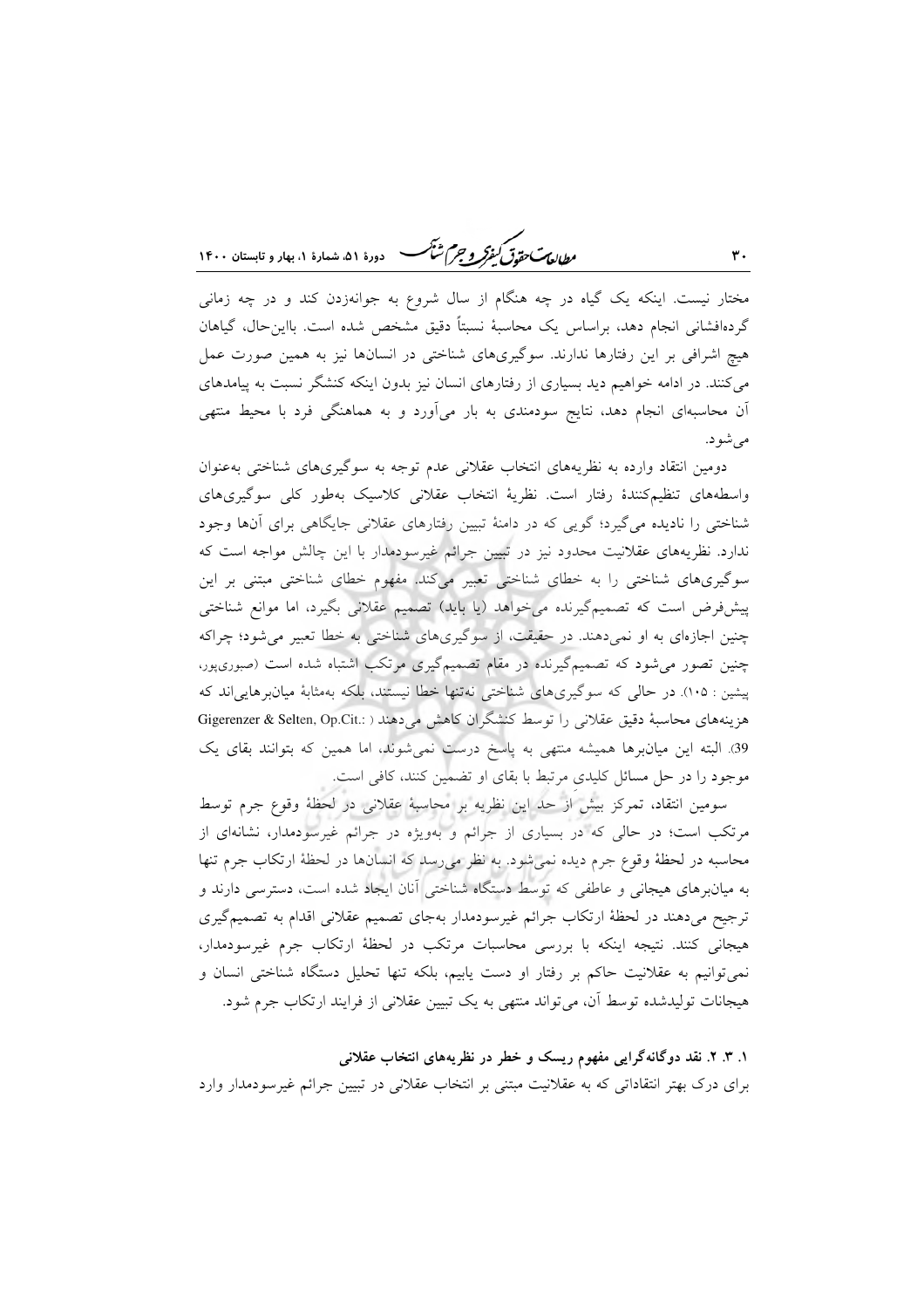است، باید به مفاهیمی توجه کنیم که در تبیین راهبردهای رفتاری انسانها اهمیت ویژهای دارند. ریسک ٰ و خطر ٗ دو مفهوم بسیار مهم در تشخیص این راهبردها به شمار میروند.

انتخاب عقلانی اصرار زیادی بر تفکیک میان ریسک و خطر دارد (Daly & Wilson, 2001: 6). انتخاب عقلانی توانایی محاسبهٔ ریسک را دارد، اما در محاسبهٔ خطر دچار مشکل است. در تشخیص ریسک، یک واحد محاسبهٔ عمومی و یکسان وجود دارد، اما در خطر، واحد محاسبهٔ عمومی و یکسان مفقود است. وقتی از واحد محاسبهٔ ثابت سخن گفته می شود، منظور این است که بتوانیم هزینه و فایدهٔ یک رفتار را با یک معیار یکسان بسنجیم. برای مثال، وقتی می توانیم تمام ارزهای جهان را به دلار، ریال یا یورو تبدیل کنیم، در حقیقت از یک واحد سنجش یکسان و عمومی استفاده کردهایم. برای نمونه در یک تصمیم حاوی ریسک، گفته می شود کنشگر در ازای ۱۰۰ میلیون تومان سرمایهگذاری ۲۰ درصد احتمال دارد صاحب یک میلیارد تومان شود و ۸۰ درصد احتمال دارد کل سرمایه را از دست دهد. اگر فردی وارد این معامله شود، در حقیقت ريسک کرده است. چراکه هم هزينه و هم فايده قابل تبديل به واحدي ثابت است؛ حتى اگر بدانيم احتمال وقوع آن ناچیز است. اما در خطر، با معیاری ثابت برای تبدیل و مقایسهٔ هزینه و فایده روبهرو نیستیم. برای مثال، اگر به فردی پیشنهاد شود که در ازای ۱۰۰ میلیون تومان سرمایهگذاری، ۲۰ درصد احتمال دارد که یک میلیارد تومان به دست آورد و ۸۰ درصد احتمال دارد یکی از اعضای بدنش را از دست دهد، دیگر با یک واحد محاسبهٔ یکسان روبهرو نخواهیم بود. انتخاب عقلانی از پس محاسبهٔ نخست بر میآید، اما در محاسبه دومی ناتوان است؛ چرا که قطع عضو یا مرگ کنشگر با هیچ واحدی قابلیت تبدیل به پول ندارد. درواقع، در مثال دوم ما با خطر مواجهایم. بسیاری از تصمیمهای انسانها بهخصوص تصمیم دربارهٔ ارتکاب رفتار مجرمانه به مثال دوم

شبیه است؛ جایی که هزینهٔ رفتار ما ممکن است لزوماً بهلحاظ عقلانیت اقتصادی قابلشناسایی نباشد. اینکه یک مرد جوان برای دورکردن یک مرد دیگر از دختر مورد علاقهاش او را مورد ضربوجرح قرار دهد، تصمیم مبتنی بر خطر است نه ریسک. چراکه ممکن است در قبال این رفتار اعتماد آن دختر را به دست آورد، سال&ا به زندان بیافتد و یا حتبی جان خود را در اثر دفاع مشروع یا مداخلهٔ پلیس از دست بدهد. اما بسیاری افراد با آگاهی از چنین پیامدهایی همچنان مرتکب اینگونه رفتار مجرمانه میشوند. در نتیجه، حجم عمدهای از تصمیمگیریهای انسان قابل تبدیل به معیار و واحد یکسان و عمومی نیست و در عالم واقع نمی توان از محاسبهٔ خطر به این علت که قابلیت محاسبه با روشهای عقلانیت اقتصادی ندارد، چشمپوشی کرد.

1. Risk 2. Peril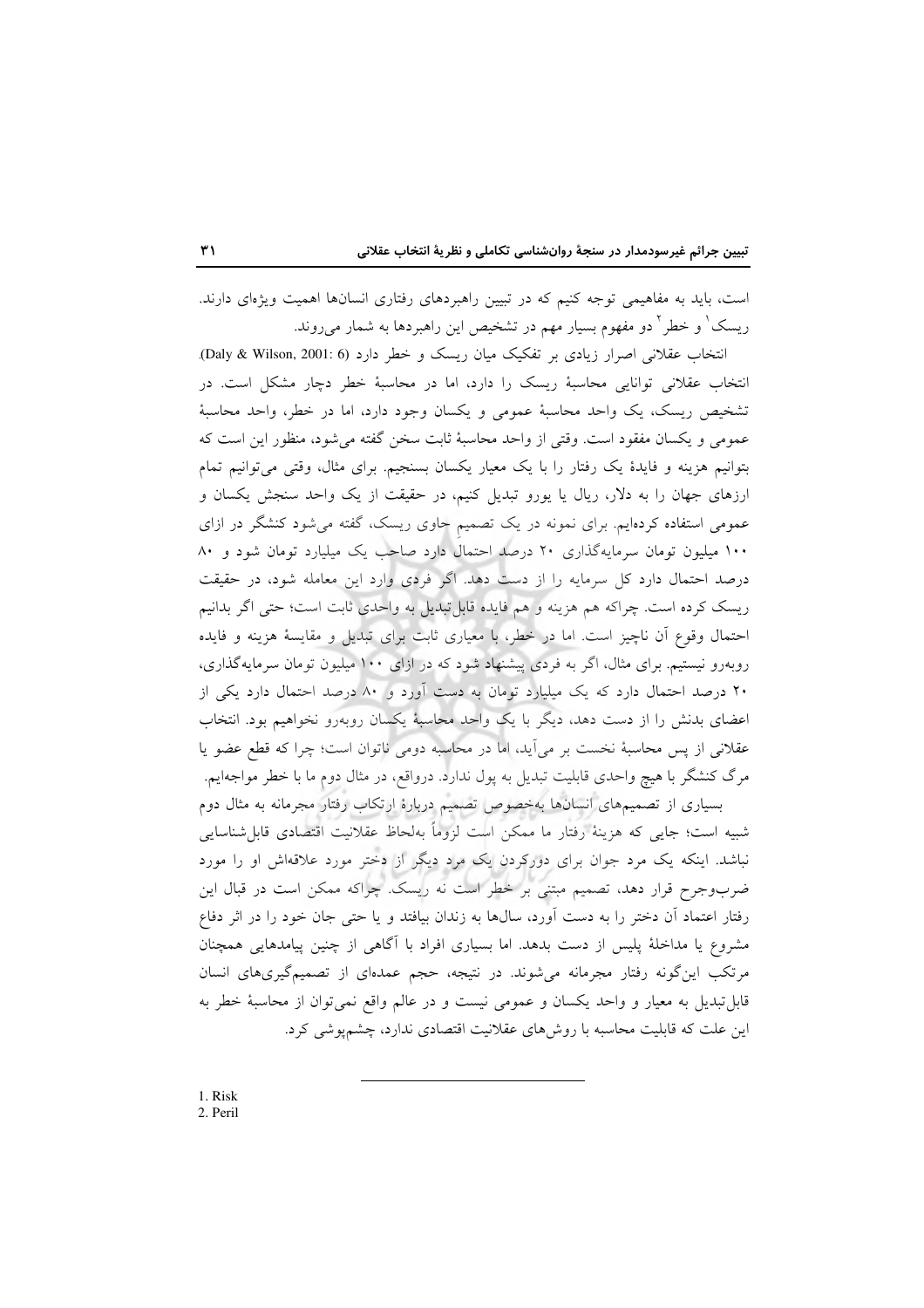دورهٔ ۵۱، شمارهٔ ۱، بهار و تابستان ۱۴۰۰ ۳۲ **1 مسلمان متوق لیفرکرو جر) شاک**ه دورهٔ ۵۱، شمارهٔ ۱،

۲. ۳. ۲. نقد دوگانهگرایی مفهوم ریسک و عدم قطعیت در نظریههای انتخاب عقلانی مفهوم ریسک و عدم قطعیت نیز میتواند انتقادهای وارد به نظریهٔ انتخاب عقلانی را شفافتر کند. در یک نگرش اقتصادی، تصمیمی پرریسک محسوب میشود که در ان میزان سود و زیان حاصل شده، هر دو بالا باشد. اما واقعیت مورد توجه در این تصمیم اقتصادی این است که از فعال اقتصادی انتظار میرود که هر دو نتیجه را تا انتها و بادقت محاسبه کرده باشد. اگر فعال اقتصادی نتواند میزان ضرر را محاسبه کند و تنها به محاسبهٔ سود بسنده کرده باشد، عمل وی نامطمئن محسوب میشود نه پرریسک. برای همین است که در اقتصاد، مفهوم ریسک از مفهوم عدم اطمینان متمایز میشود. از کنشگر اقتصادی توقع ریسک میرود، اما واردشدن در یک تصمیمگیری غیرمطمئن بهصراحت غیرعقلانی محسوب خواهد شد. اما چنانکه خواهیم دید در حین تصمیمگیری برای ارتکاب جرائم غیرسودمداری مانند قتل یا تجاوز، کنشگر برخلاف یک کنشگر اقتصادی، در محیطی مطمئن اقدام به تصمیمگیری نمیکند، بلکه تصمیمگیری وی صرفنظر از اینکه کنشگر بتواند یا بخواهد که نتایج تصمیم خود را در محیط فعلی بهدرستی پیشبینی کند یا نه، باتوجه به وضعیت عاطفی و هیجانی او ساخته و پرداخته شده است. در دنیای واقعی تصمیمگیری از جانب کنشگر، به دو نوع پرریسک و غیرمطمئن قابل تقسیم نیست؛ به این دلیل که محاسبات ما با مداخلهٔ سوگیریهای شناختی صورت میگیرد و تفکیک بین این دو مفهوم در لحظهٔ تصمیمگیری ممکن نیست.

در مقام جمعبندی برای این بخش باید گفت اگرچه برخی از اندیشمندان حوزهٔ انتخاب عقلانی پذیرفتهاند که نظریهٔ انتخاب عقلانی یک نظریه برای تبیین همهچیز نیست، بلکه یک نظریهٔ خاص است و نمى تواند بافتها يا انگيزههاى هيجانى را تبيين كند (كرايب، ١٣٧٨: ٩۶)، اما نتوانستهاند به علت این موضوع بهدرستی اشاره کنند. معمولاً چنین گفته میشود که مشکل اصلی بیرون.اندن جرائم غیرسودمدار از دایرهٔ تبیین نظریههای انتخاب عقلانی به ماهیت محاسبهناپذیر این جرائم بازمیگردد. اما به نظر میرسد که چالش اصلی در روشی است که این نظریهها اتخاذ کہ دماند.

### ۳. جرائم غیرسودمدار در سنجهٔ روانشناس<sub>م</sub> تکامل<sub>ی</sub>

روان شناسی تکاملی معتقد است که انسان بهمثابهٔ گونهٔ سازش یافته می تواند نسبت به انسان اقتصادی نمونهٔ موفقتری در تبیین جرائم غیرسودمدار باشد. برای رسیدن به این مقصود، در این بخش چند موضوع مورد بررسی قرار میگیرد. نخست، روانشناسی تکاملی و عقلانیت سازشی تعریف می شود. دوم، روش روان شناسی تکاملی توضیح داده می شود. سوم، سازوکارهای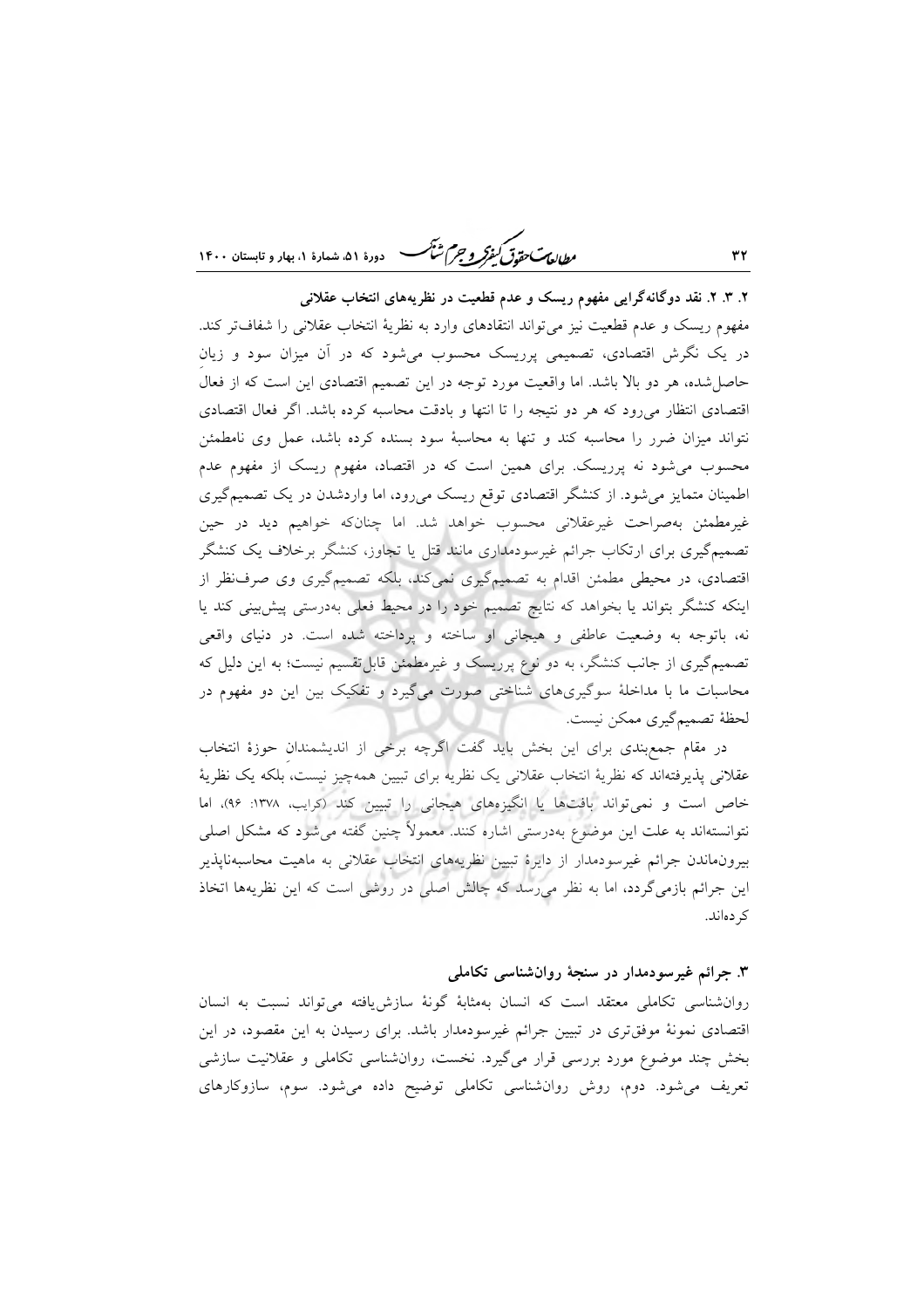روانشناختی تکامل یافتهای که در ایجاد جرائم غیرسودمدار نقش دارند، بررسی می گردد و توضیح داده می شود که عقلانیت سازشی چه نقشی در ایجاد این سازوکارها داشته است. در نهایت نیز مزیتهای تبیین روانشناسی تکاملی از جرائم غیرسودمدار مورد بررسی قرار می گیرد.

# ۰. ۳. تعریف روان شناسی تکاملی

روانشناسی تکاملی یکی از رویکردهای نسبتاً جدید در روانشناسی است که در اوایل دههٔ ۹۰ قرن گذشتهٔ میلادی، توسط دو پژوهشگر به نامهای *توبی ٰ و کاسمیدز ٔ ص*ورتبندی شد. این رویکرد تمرکز خود را بر خصوصیات شناختی قرار داده است که در نتیجهٔ فرایند تکاملی انسان به وجود آمده و به بقا و تولیدمثل انسان کمک کردهاند. از همین رو در این رویکرد، ذهن انسان بهمانند مجموعهای از ابزارهای شناختی در نظر گرفته می شود که هریک بهصورت تخصصی به سازگاری انسان با محیط کمک میکنند. این ابزارهای شناختی که تحت عنوان «سازوکار روانشناختی تکامل یافته»<sup>۳</sup> شناخته میشود، بهصورت زیستی در حین تولد، همراه نوزادان هستند و باتوجه به مراحل رشد و نیازهای محیطی فعال می شوند. سازوکارهای روان شناختی دارای مشخصههایی به این شرحاند: به شکل پیچیده برای حل یک مسئلهٔ سازشی تکامل یافتهاند؛ بهطور ثابت در تمام انسانهای متعارف مشاهده میشوند؛ بدون هیچ تلاش آگاهانه و در غیاب آموزش رسمی رشد کردهاند؛ بدون هیچ آگاهیای از منطق زیربناییشان به کار بسته میشوند و از توانایی های عمومی تر پردازش اطلاعات یا رفتار هوشمندانه، مستقل هستند (توبی و کاسمیدز، ۱۳۹۱: .(۳ $\wedge$ 

بهترین مثال برای تصوری که روان شناسی تکاملی از ذهن انسان دارد، چاقوی سوئیسی است. این چاقوها از چندین ابزار مختلف تشکیل شده است که هریک برای یک وظیفهٔ مشخص طراحی شده است و برای وظیفهٔ دیگر نمی توان از آن استفاده کرد. این ابزارها همان سازوکارهای روانشناختى هستند.

اصلی ترین رقیب روانشناسی تکاملی رویکرد رفتارگرایی ٔ است که ذهن انسان را بهصورت یک دستگاه حل مسئلهٔ عمومی درک میکند و بر این نظر است که مغز انسان مانند « لوح سفید»<sup>۵</sup> و بدون هیچگونه سازوکار روانشناختی و بدون وظیفههای تخصصی به دنیا می آید (پینکر، ۱۳۹۴: ۳۱). تکیهٔ اصلی در رویکرد رفتارگرایی بر رفتار و هر آن چیزی است که قابل مشاهده باشد، اما

- 1. Tooby J.
- 2. Casmides L.
- 3. Evolved psychological mechanisms
- 4. Behaviorism
- 5. Blank slate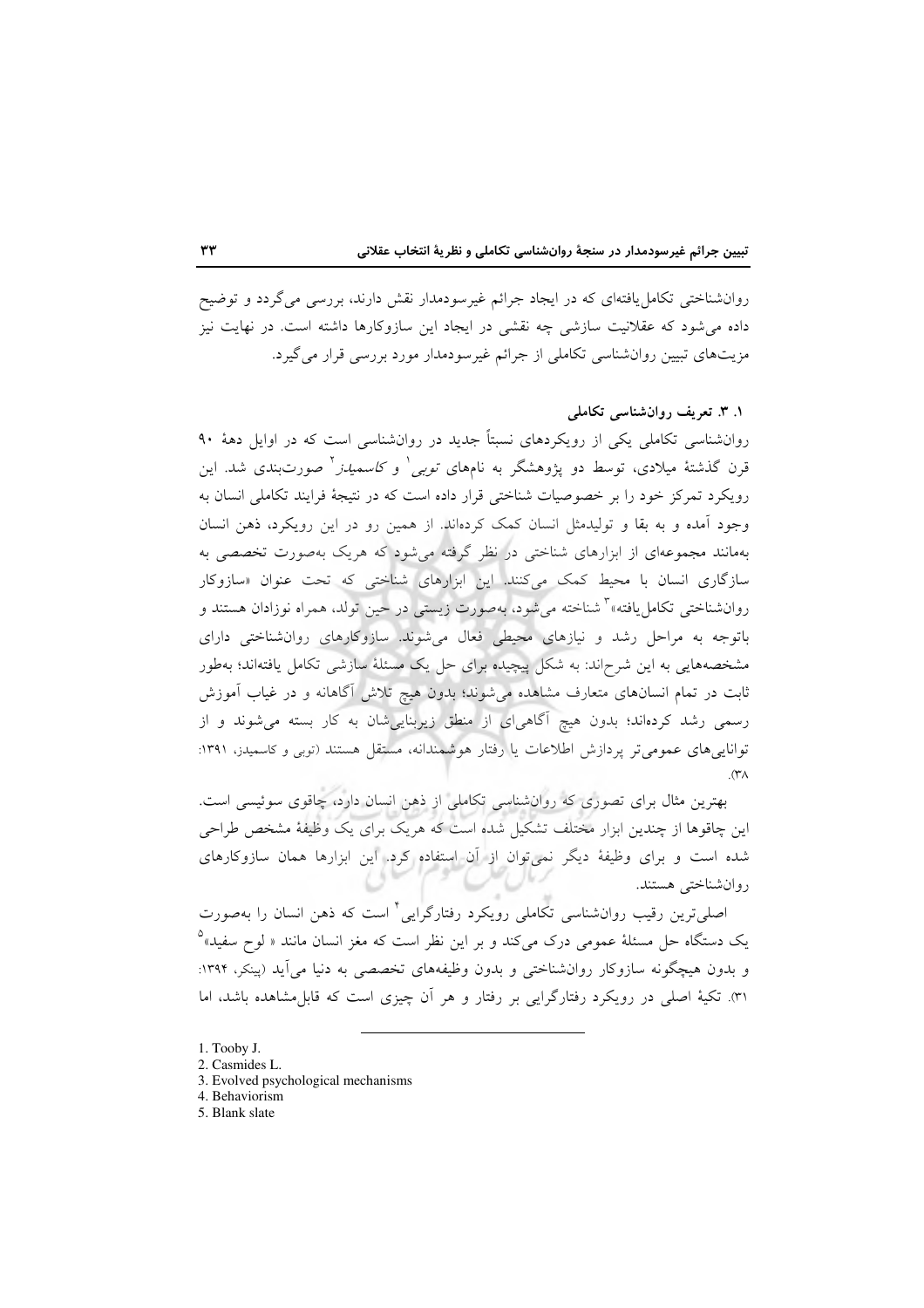ر ...<br>روال<del>ه من مقدّل گفتر و جرم شن</del>گ هنده ۵۱ شعارهٔ ۱۰ بهار و تابستان ۱۴۰۰

روانشناسی تکاملی تکیهٔ اصلی خود را بر نحوهٔ پردازش دادهها در دستگاه شناختی قرار داده است. به بیان سادهتر رفتارگرایی یک رویکرد بروننگر و روانشناسی تکاملی یک رویکرد دروننگر است.

برای نخستین بار *دلی' و ویلسون*<sup>۲</sup> با تبیین جرائم خشن، از دیدگاه روانشناسی تکاملی، این رویکرد را به حوزهٔ جرمشناسی وارد کردند. پس از این دو، پژوهشگری به نام *کانازاوا* ٔ با استفاده از تبیین *دلی و ویلسون* به تبیین جرائم مالی پرداخت. در حال حاضر، پژوهشهای بسیاری در زمینهٔ روانشناسی تکاملی و جرم انجام شده و این رویکرد به یکی از اصلی ترین جریانها در «جرم شناسبي زيستي-اجتماعي» تبديل شده است (والش و بيور، ۱۳۹۶: ۳۳).

٣۴

روانشناسان تکاملی پیشنهاد میکنند برای تبیین فرایند تصمیمگیری مجرمانه به جای عقلانیت اقتصادی از عقلانیت سازشی استفاده شود. عقلانیت سازش<sub>ی</sub> بهجای «فایده»<sup>۵</sup> که بنای عقلانیت اقتصادی را شکل میدهد، مفهوم «شایستگی» ٌ را در کانون توجه قرار میدهد.

در نظریهٔ عقلانیت اقتصادی هدف مرتکب از ارتکاب جرم حداکثرکردن فایدهٔ موردانتظار خویش است، اما در این نظریه، تعریف دقیقی از فایده ارائه نشده است. در دیدگاههای فایدهگرا معمولاً فایده با لذت تعریف می شده است. اما بهمرور زمان فایده تبدیل به هر چیزی شد که مرتكب از ارتكاب جرم مراد كرده باشد (Hagen et al., 2012: 103). تنها شرط براى تعريف فايده این بود که بتوان مسیر دستیابی به آن را با سود و زیان محاسبه کرد. شایستگی در رویکرد روانشناسی تکاملی مشابه با فایده در نظریهٔ انتخاب عقلانی عمل میکند. در نقطهٔ مقابل، شایستگی در نظریهٔ تکاملی معنای فنی دقیقی دارد و آن تعداد فرزندان بهجایمانده از یک فرد در مقایسه با تعداد فرزندان بهجای مانده از یک عضو متوسط جمعیت است (ریدلی، ۱۳۹۱: ۹۱). به زبان ساده، هرچه تعداد فرزندان یک فرد نسبت به متوسطِ فرزندانی که هم نسلان او به دنیا می آورند، بیشتر باشد، شایستگ<sub>ه،</sub> او بیشتر خواهد شد.<sup>۷</sup> شایستگی مطلوبیتِ موجود، در یک تبیین مبتنی بر عقلانیت

۰۷ معنای شایستگی در تکامل، ارتباطی به معنای ارزشی آن ندارد.

۲ . ۳ . مفهوم عقلانیت سازشی

<sup>1.</sup> Daly M.

<sup>2.</sup> Wilson M. 3. Kanazawa S.

۴. این رشته برای نخستین بار توسط *والش و بیور معرفی* شد. جرمشناسی زیستی-اجتماعی به سه بخش عمده تقسیم می شود: نخست، جرمشناسی مبتنی بر ژنتیک رفتاری؛ دوم، جرمشناسی عصب(وانشناختی و سوم، جرمشناسی مبتنی بر روانشناسی تکاملی. 5. Utility

<sup>6.</sup> Fitness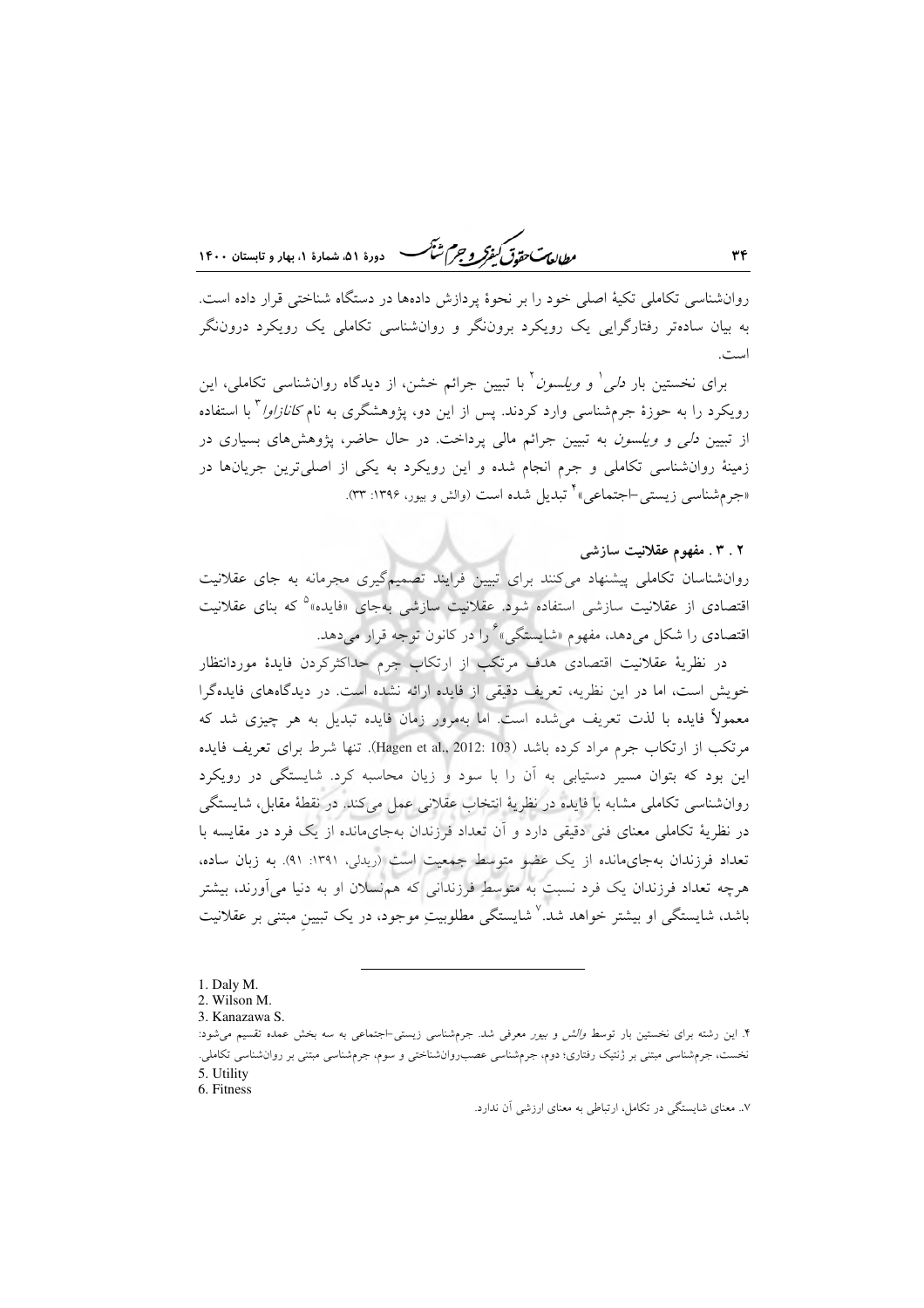سازشی است؛ یعنی مشابه همان فایدهای که در نظریهٔ انتخاب عقلانی وجود دارد، در عقلانیت سازشی نیز شایستگی باید به حداکثر نزدیک شود. پس عقلانیت سازشی با معیار حداکثرشدن تعداد فرزندان در نسل بعد بهجاي حداكثرشدن فايدهٔ موردانتظار ذهني قابل تعريف است.

اهمیت و محوریت شایستگی در نظریهٔ روانشناسی تکاملی در این است که تکامل از گونههایی حمایت میکند که در تولیدمثل موفق باشند. موجوداتی در تولیدمثل موفق میشوند که خصوصیات فیزیکی و روانی منطبق با محیط خود را داشته باشند و بتوانند به مشکلات موجود در اطرافشان بهخوبی پاسخ گویند. بنابراین، موجودی که در تولیدمثل موفق باشد، شایستگی بیشتری از خود نشان داده است. در مجموع باید گفت شایستگی به این دلیل که بهراحتی از طریق سود و زيان قابل محاسبه است، مي تواند در قالب يک الگوي عقلاني عمل کند.

۰۳ . ووش تبیین روان شناسی تکاملی رویکرد روانشناسی تکاملی یک روش چندمرحلهای از فرایند شکل گیری رفتارهای انسان از جمله رفتارهای مجرمانه ارائه می دهد. این روش بهصورت خلاصه چنین است:

در گام نخست، محیط زیست انسان بهصورت تکاملی تعریف می شود؛ یعنی مؤلفههای اساسی مکانهایی که انسانها هزاران هزار سال در آن زیست کردهاند، تعیین می شود.

در گام دوم، مشکلاتی مورد شناسایی قرار میگیرند که در محیط زیست تکاملی، بهصورت مستمر و به میزان قابل توجه، بقا و توانایی تولیدمثل انسان را با خطر مواجه کردهاند. این موارد تحت عنوان «مسائل سازشی»<sup>۱</sup> مورد بررسی قرار <mark>میگیرند و شامل مواردی مانند پرهیز از</mark> شکارچیان، مقاومت در برابر عفونت، مذاکره برای جایگاه در سلسلهمراتب اجتماعی، جذب شریک جنسی، جلوگیری از خیانت جنسی، محافظت از فرزندان، یافتن غذا، کسب و حفظ خوشنامی و بسیاری مشکلات دیگر می شوند (Lewis et al., 2017: 355).

در گام سوم، سازوکارهای روانشناختی|ی مورد شناسایی قرار میگیرند که برای کمک به رفع هریک از این مسائل سازشی ایجاد شدهاند. برای نمونه برای جلوگیری از خیانت جنسی، سازوکاری ایجاد شده است که منتهی به مراقبت از شریک جنسی می شود ( & Buss, Shackelford McKibbin, Op.Cit.: 323). اين سازوكارها اغلب در نتيجهٔ «جهش ژنتيكي» ٌ و يا «نوتركيبي ژنها» ْ در انسان ایجاد می شوند.

<sup>1.</sup> Adaptive problems

۲. نسخهبرداری از «دی ان ای» برای تولید مولکول جدید معمولاً بادقت صورت میگیرد، اما در این میان بهندرت خطاهایی در نسخهبرداري رخ مي دهد. اين خطاها را «موتاسيون» يا «جهش» مي نامند (ريدلي، پيشين: ٤٠٥).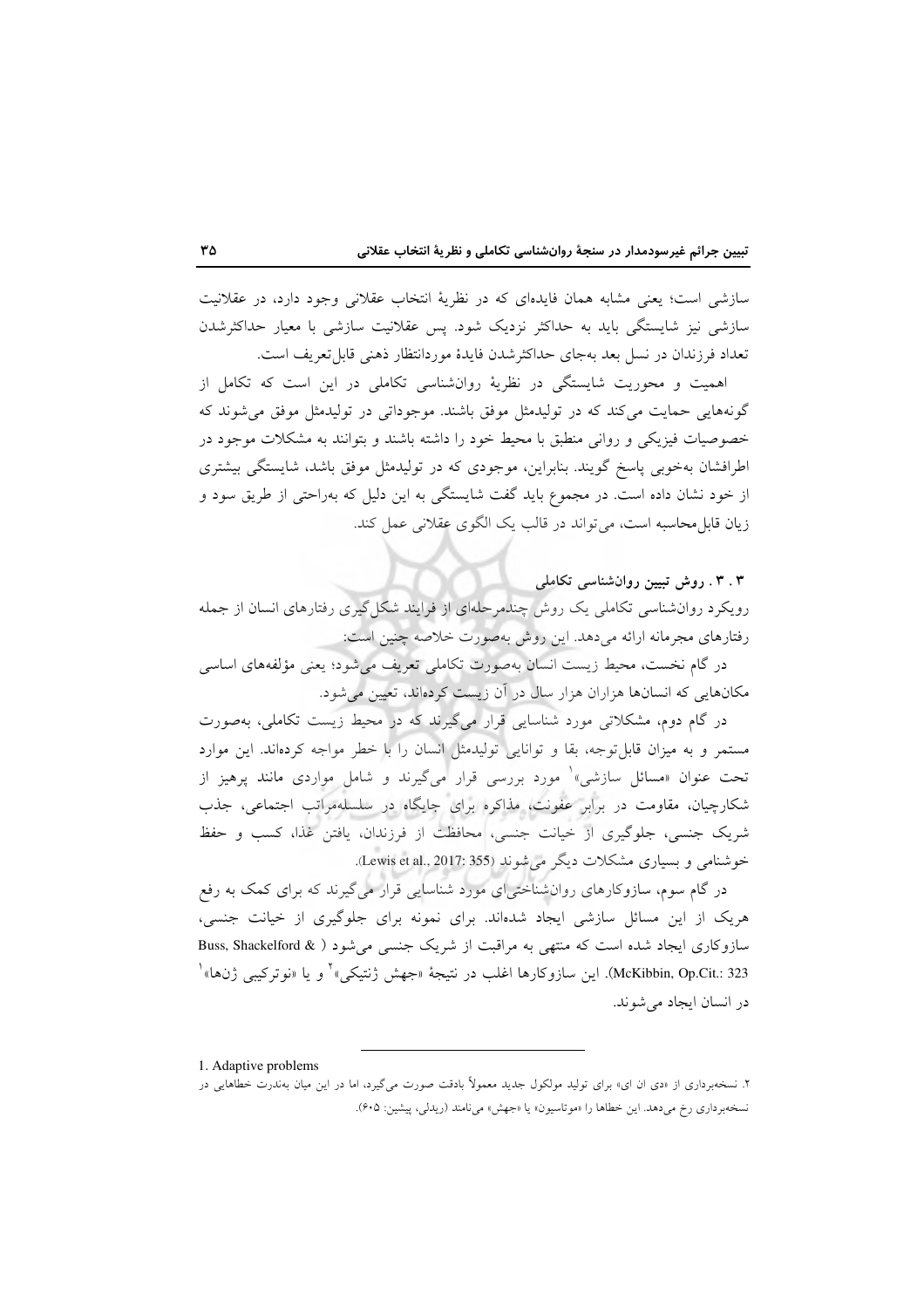ر ...<br>ر<u>طال</u>ه مستق<del>ل گفترگر و جرم شنگ هستاره این شهارهٔ ۱، بهار و تابستان ۱۴۰۰</del>

در گام چهارم، توضیح داده می شود که انتخاب طبیعی از این سازوکارها حمایت کرده است؛ چراکه تنها انسانهایی موفق به گذر از مسائل تکاملی شدهاند که دارای سازوکارهای هماهنگ با مشکلات باشند. در نتیجه، بهمرور زمان تمام انسانها از آن سازوکار بهرهمند خواهند شد. البته زنان و مردان بهدلیل فشارهای انتخاب جنسی متفاوت، دارای برخی از سازوکارهای روان شناختی مختص به خود هستند (والش و بیور، پیشین: ۱۶۲).

در این مرحله، یک پژوهشگر تکاملی با استفاده از عقلانیت سازشی میتواند میزان هزینهٔ یک سازوکار تکاملی را ارزیابی کند. برای مثال، به این سؤال پاسخ میدهد که آیا سود مراقبت دائمی از شریک جنسی نسبت به هزینهٔ آن که محرومشدن از موقعیتهای تولیدمثلی جدید است، بیشتر است؟ در صورتی که پاسخ مثبت باشد، میتوان با اطمینان گفت که آن سازوکار توسط عقلانیت سازشي حمايت شده است.

در گام پنجم، توضیح داده میشود که یک سازوکار روانشناختی، برای افزایش شایستگی انسانها چه هیجانها، عواطف، ادراکات و قضاوتهایی را ایجاد می کند. برای مثال، روانشناسی تکاملی توضیح میدهد سازوکار مراقبت جفتی می تواند هیجان حسادت جنسی (غیرت) را ایجاد كند.

در گام ششم، رفتارهایی که در نتیجهٔ هیجانها، عواطف، ادراکات و قضاوتها ممکن است ایجاد شوند، شرح داده خواهد شد. برای مثال، در مورد حسادت جنسی مشخص شده است که می تواند در انسانها منتهی به بروز رفتارهای خشونت آمیز شود (Tooby & Cosmides, 2015: 64). در این مرحله نیز روانشناسی تکاملی می تواند با استفاده از عقلانیت سازشی نشان دهد که حداقل در محیط تکاملی، سود رفتار ارتکابی بیشتر از هزینههای آن بوده است. برای نمونه، سود ناشی از محدودکردن شریک جنسی از طریق خشونت بیشتر از هزینههایی مانند تقابل با خانوادهٔ او بوده است. لعامع عليده السالا

دربارهٔ روش روانشناسی تکاملی، توجه به این مسئله ضروری است که همهٔ رفتارهای انسان ناشی از سازش او با محیط تکاملی نیست. رفتارها ممکن است هیچگاه سازشی نبوده باشند؛ در محیط فعلی سازشی نبوده باشند و یا حتی بهلحاظ سازشی مضر باشند. به همین دلیل است که طی کردن تمام شش گام برای نشاندادن سازشی بودن یک رفتار ضروری است. همچنین، باید دانست که هریک از سازوکارهای روان شناختی تنها قادر به پاسخگویی به مسائل تکاملی محدودی هستند. به همین دلیل است که روانشناسان تکاملی ذهن را بهمثابهٔ یک دستگاه حل مسئلهٔ عمومی نمی بینند. از طرف دیگر، عقلانیت سازشی نیازی به مرتکب عقلانی ندارد؛ چراکه محاسبهٔ عقلانی

٣۶

۱. نوترکیبی، در نتیجهٔ تولیدمثل و برخوردن ژنهای نر و ماده با یکدیگر ایجاد میشود (همان: ۱۰۲).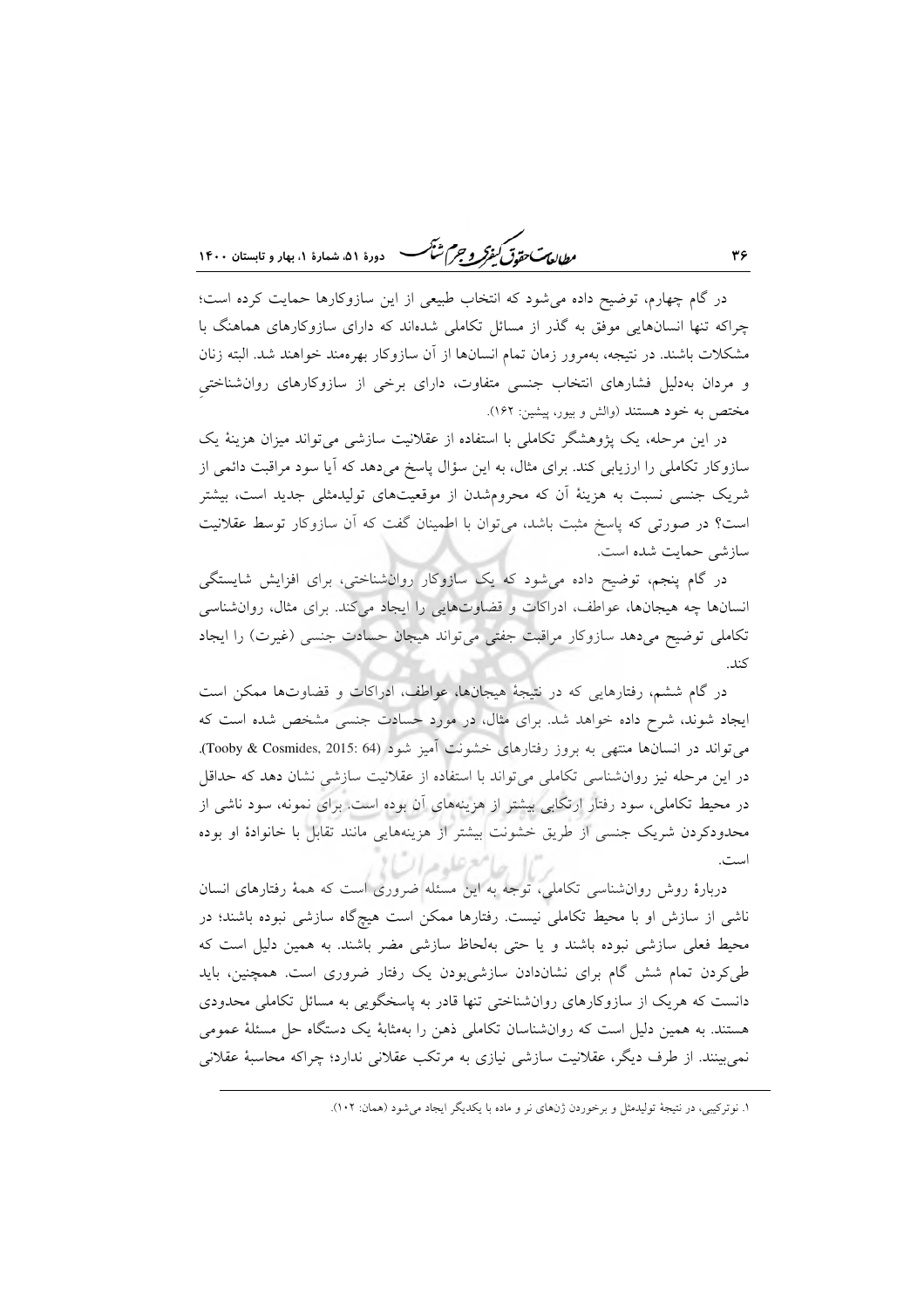توسط دستان نامرئي تكامل انجام شده است. لذا، مرتكب ممكن است از عقلاني بودن يا نبودن پیامدهای رفتار خود ناآگاه باشد. در نهایت نیز باید توجه داشت که هیجانها، عواطف و ادراکات ما همگی بخشی از عقلانیت سازشی هستند. لذا، یک رفتار از سر هیجان یا احساسی نیز می تواند نتايجي عقلاني به همراه داشته باشد.

۴. ۳. سازوکارهای روانشناختی تکاملی بهعنوان واسطه میان عقلانیت سازشی و جرائم غیرسودمدار در این بخش، با استفاده از سازوکارهای روانشناختی تکاملی که در فرایند تصمیمگیری برای ارتکاب جرائم سودمدار مؤثِّرند، تبیین عقلانی –سازشی این جرائم شرح داده می شود. سه سازوکار روانشناختی در شکل گیری جرائم غیرسودمدار اهمیت اساسی دارند: «ریسکیذیری» ، «تخفیف زمان.محور»<sup>۲</sup> و «مراقبتجفتی»<sup>۳</sup>. هر سه سازوکار در مردان جوان حضور پررنگتری دارند و به همین سبب به افزایش ارتکاب جرائم غیرسودمدار در مردان جوان منتهی میشوند. ضمن توضیح کارکرد تکاملی این سازوکارهای روانشناختی، به نقش هریک در شکل گیری یک محاسبهٔ عقلانی-سازشی اشاره خواهد شد.

۱. ۴. ۳. ریسکپذیری و نقش آن در ایجاد جرائم غیرسودمدار

ریسکپذیری یکی از اصلی ترین سازوکارهای تکاملی مرتبط با ارتکاب جرائم غیرسودمدار است. ارتباط میان ریسک و جرم به شکلهای گوناگون مورد بررسی قرار گرفته است؛ بهگونهای که یکی از رویکردهای اصلی در نظریههای جرمشناسی، رویکرد مدیریت ریسک است. در این گفتار، توجه و تمرکز بر روی ریسکپذیری بهعنوان یک مفهوم روانشناختی است و تلاش میشود ریسکپذیری بهعنوان یک سوگیری شناختی تکاملی بررسی شود که با محاسبهٔ دقیق براساس عقلانیت اقتصادی همخوانی ندارد، اما در چهارچوب عقلانیت سازشی می تواند با بهوجودآوردن رفتارهای غیرسودمدار، شایستگی افراد را افزایش دهد.

در فصل گذشته مشخص شد که تفکیک میان ریسک و خطر با واقعیت تصمیمگیری انسان همخواني چنداني ندارد. روانشناسي تكاملي برخلاف نظريهٔ انتخاب عقلاني، تفكيكِ ميان ريسك و خطر را مصنوعی میداند و بر این باور است که این تفکیک فقط در مناسبات بسیار دقیق اقتصادی کارایی دارد.

- 1. Risk-taking
- 2. Time-discounting
- 3. Mating protection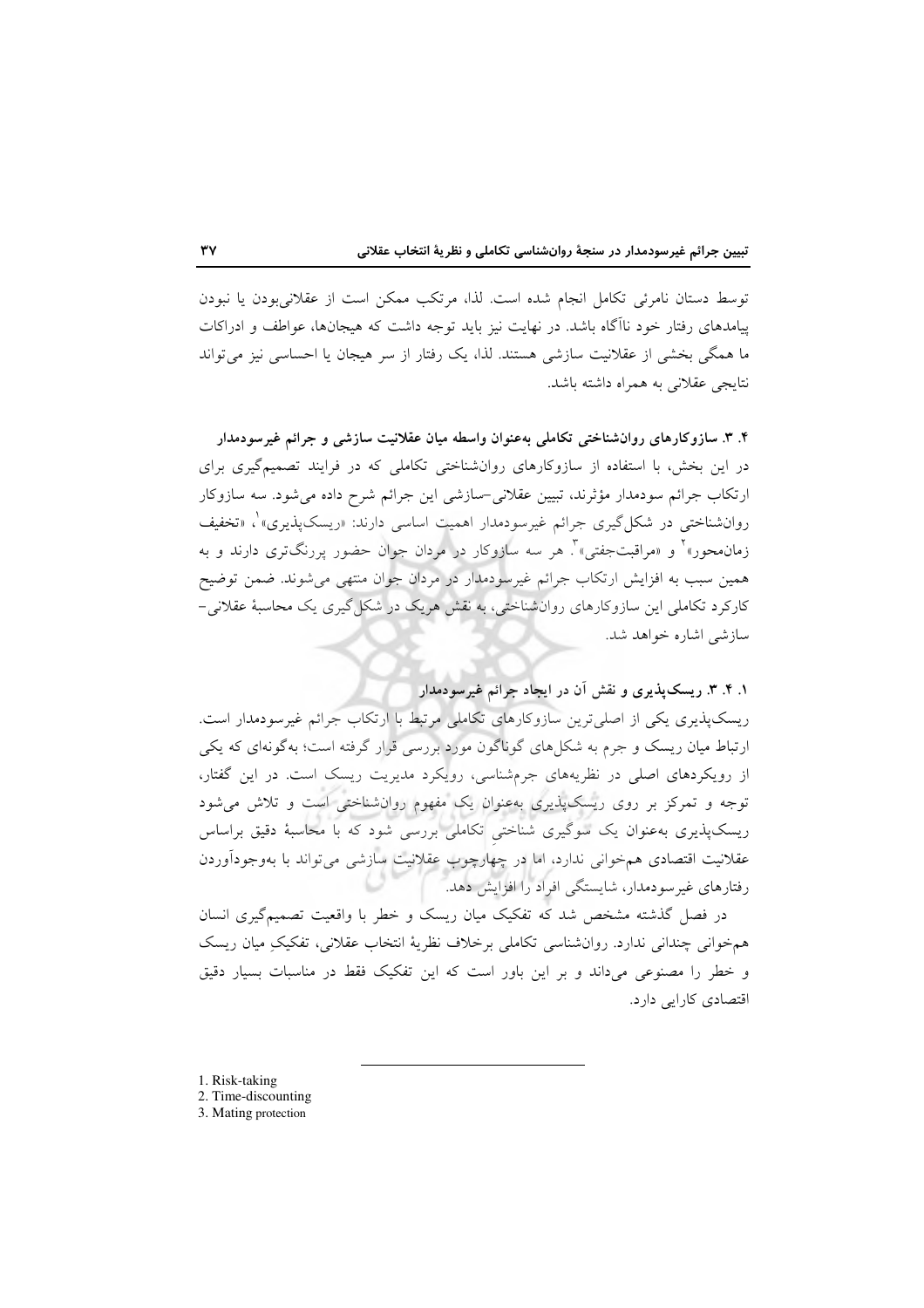ر ...<br>ر<u>طال</u>ه مستق<del>ل گفتگر و جرم شنگ می</del> دورهٔ ۵۱، شمارهٔ ۱، بهار و تابستان ۱۴۰۰

در مورد دلایل ارتکاب جرم در یک دیدگاه انتخاب عقلانی معمولاً گفته می شود که مرتکب باید ریسک رفتار خود را پایین و منفعت ناشی از جرم را بالا تصور کند. حتی گفته میشود که فرصت مجرمانه در نتيجة پايين تصوركردن اين ريسك ايجاد مي شود (Ekblom, 2017: 2) اين پیشفررض با رفتارهای مجرمانهٔ غیرسودمدار همخوانی چندانی ندارد؛ چراکه در این جرائم افراد تمایل بالایی به پذیرش ریسک بدون توجه به پیامدهای آن نشان میدهند. اما افراد در قبال ریسک عکسالعمل یکسان نشان نمی دهند و می توان آنها را به سه دستهٔ کلی ریسک طلب، بی تفاوت به ریسک و ریسکگریز تقسیم کرد (صبوریپور، پیشین: ۸۲). روان شناسی تکاملی بر این باور است که برخی عوامل به محل قرارگرفتن افراد در این دستهها مرتبط است. این عوامل عبارتاند از: جنس، سن و وضعیت مالی –اجتماعی.

٣٨

**جنس و ریسک پذیری**: در مورد ارتباط میان جنس و ریسک پذیری پژوهش های بسیاری انجام شده است. برخی از نویسندگان حوزهٔ تکامل مهمترین سؤال حوزهٔ جرمشناسی را بالابودن دائمی ميزان ارتكاب جرم توسط مردان در مقايسه با زنان مي دانند (Hopcroft (Ed.), Op.Cit.:410). بهطور کلی مردان نسبت به زنان بیشتر به استقبال ریسک می روند. نتایج تحقیقی در میان دانشجویان کانادایی نشان میدهد که مردان بیشتر از زنان حاضرند در ازای دریافت حقوق قابل توجه در شهري زندگي كنند كه آلودگي هوا در آن بالا است. (Daly & Wilson, 2001: 10). روانشناسان، يكي دیگر از نشانههای بیشتربودن تمایل به ریسکپذیری و در نتیجهٔ آن، ارتکاب جرائم غیرسودمدار را توسط مردان نسبت به زنان، تفاوت آنها در میزان احساس ترس میدانند. عصب شناسان ثابت کردهاند بخشی از لوب گیجگاهی به نام «اَمیگدالا» ٰ نقشی اساسی در ایجاد هماهنگی بین واکنش ایجادشده توسط ترس و محرک بیرونی دارد. شواهد گوناگونی از علم روان شناسی نشان میدهد که نسبت به یک محرک ترس]فرین بیرونی یکسان، دختران واکنش سریعتر و شدیدتری نشان میدهند. (Walsh & Beaver, 2009: 119). استرتباط السنا

روانشناسی تکاملی برای وجود سازوکارهای روانشناختی که از ریسکپذیری در مردان حمایت می کند تبیینی ارائه کرده است که با یک معیار سازشی، عقلانی تلقی می شود: در تاریخ تکاملی بسیاری از پستانداران از جمله انسان، شاهد یک افتراق اساسی در تعیین راهبردهای جنسی هستیم. مادهها باتوجه به اینکه از تعلق فرزند به خود اطمینان دارند، در اتخاذ راهبرد انتخاب جفتی بادقت عمل می کنند و ضمن پرهیز از بهخطرانداختن سلامت خود، تمرکز اصلی را بر مراقبت از فرزندان خود قرار می دهند. این رفتار برای آنها شایستگی به همراه می آورد که بهلحاظ عقلانی مطلوبيت به حساب مي آيد.

1. Amygdala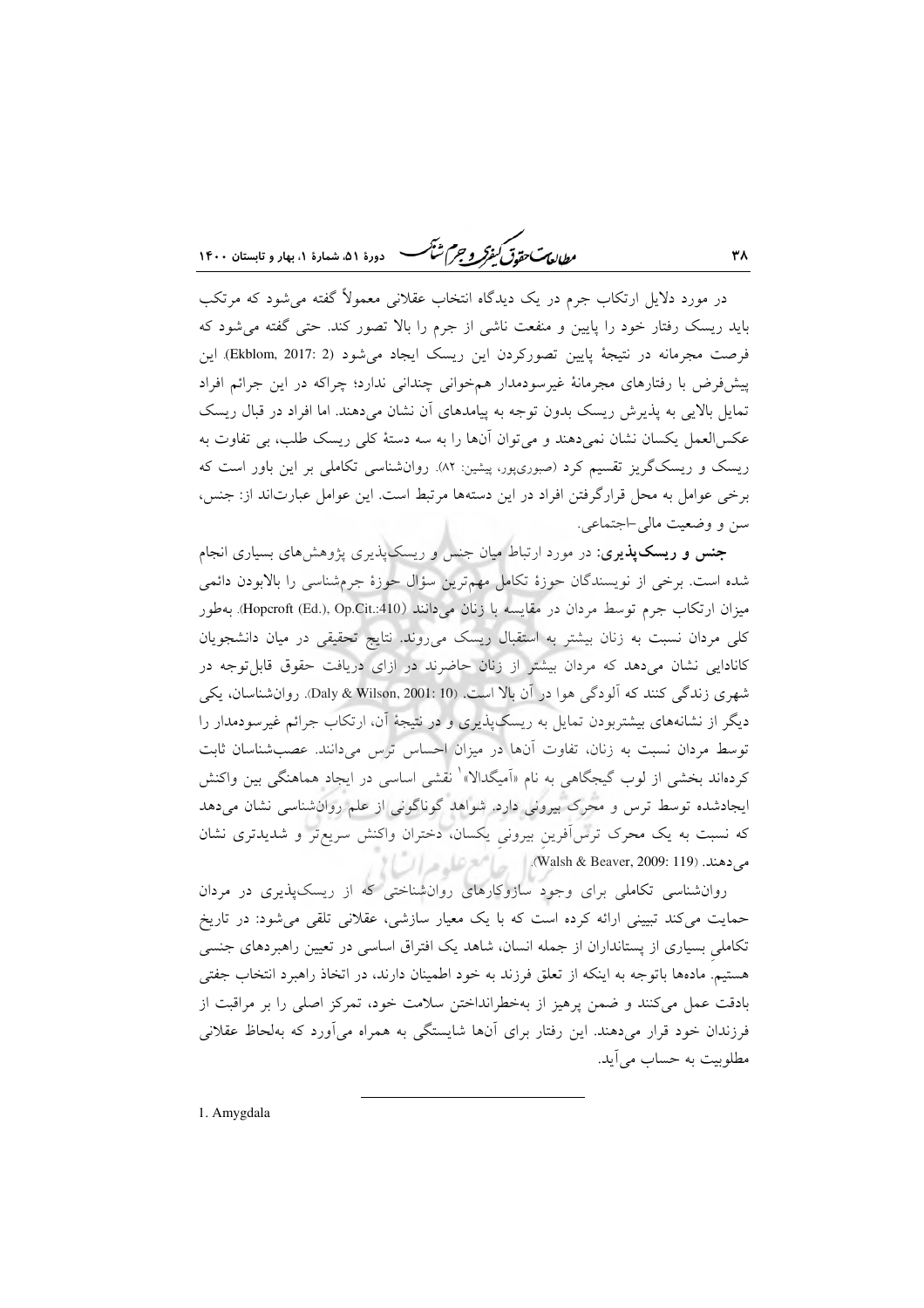در نقطهٔ مقابل نرها به این علت که از پدربودن خود اطمینان ندارند ٰ، با پذیرش ریسک بهدنبال کسب منابع مادی بیشتر و رقابتجویی با مردان دیگر می روند تا از این طریق بتوانند توجه مادهها را به خود جلب کنند و شانس فرزندآوری خود را بالا برند. لذا، میزان سرمایهگذاری نرها در مراقبت از فرزندان کمتر و توجه آنها به جمع|َوری منابع برای فرصتهای تولیدمثلی جدید بیشتر است. از سوی دیگر، سختگیری مادهها در انتخاب شریک جنسی مناسب، فشار تولیدمثلی را بر نرها افزایش داده است. در جوامع انسانی، شایستگی زنها دارای واریانس کمتری است و بهطور متوسط هر زن از تعداد مشخصی از زادگان برخوردار می شود (Daly & Wilson, 1997: 71). اما در مورد مردان واریانس بهشدت زیاد است و از مردانی با دهها فرزند تا مردان بدون فرزند در نوسان است. علت اصلی این موضوع رقابت شدیدی است که در نتیجهٔ فشار انتخاب تولیدمثلی بر مردان وارد شده است. گفته می شود مردان اگر برای بهدستآوردن موقعیتهای تولیدمثلی ریسک کنند و رقابت جو باشند، ممکن است نابود شوند، اما اگر در این راه تلاشی نکنند، قطعاً نابود می شوند (Walsh & Beaver, Op.Cit.: 98)؛ چراكه نمي توانند از خود زادهاي برجاي بگذارند.

**سن و ریسک پذیری**: نمودارهای مرتبط با ارتکاب جرائم، نشان میدهد که جرائم غیرسودمدار عمدتاً توسط مردان جوان رخ میٖدهد. اولین کسانی که این ثبات را در نمودارهای مربوط به جرائم یافتند *هیرشی<sup>۲</sup> و گاتفردسون* ّ بودند. آنها مدعی شدند که هیچیک از نظریههای موجود جرمشناسی نمی تواند این ثبات را توجیه کند؛ هرچند خود این دو نیز توجیه قابل قبولی در مورد علت این ثبات ارائه ندادند (Rubin & Pfaff, 2009: 398). اما روان شناسان تكاملی بر این باورند كه می توانند این ثبات را توجیه کنند. آنها یک منحنی به دست آوردهاند که براساس بهینهٔ سنی برای سرمایهگذاری تولیدمثلی در مردان تنظیم شده است. این منحنی نشان میدهد که بهینهٔ سرمایهگذاری تولیدمثلی در حدود ۲۵ سالگی به اوج خود میرسد و پس از آن با سرعت آهسته شروع به كم شدن مي كند (Daly & Wilson, 1997: 74). در اين سن، يك مرد متعارف مي تواند شرايط فیزیکی، حجم عضلانی، انعطاف بدنی و ظرفیت حمل اکسیژن در خود را به حداکثر میزان ممکن برساند که در نتیجه، شرایط فیزیکی وی بیشترین فایده را در بروز رفتارهای پرریسک ایجاد میکند. در بسیاری از سنجههای ارزیابی ریسک، گروه سنی ۱۸ تا ۲۵ سال پرریسکترین گروه در نظر گرفته می شوند (پاکنهاد، ۱۳۸۸: ۱۹۳).

1. Paternity uncertainty

3. Gottfredson M.

<sup>2.</sup> Hirschi T.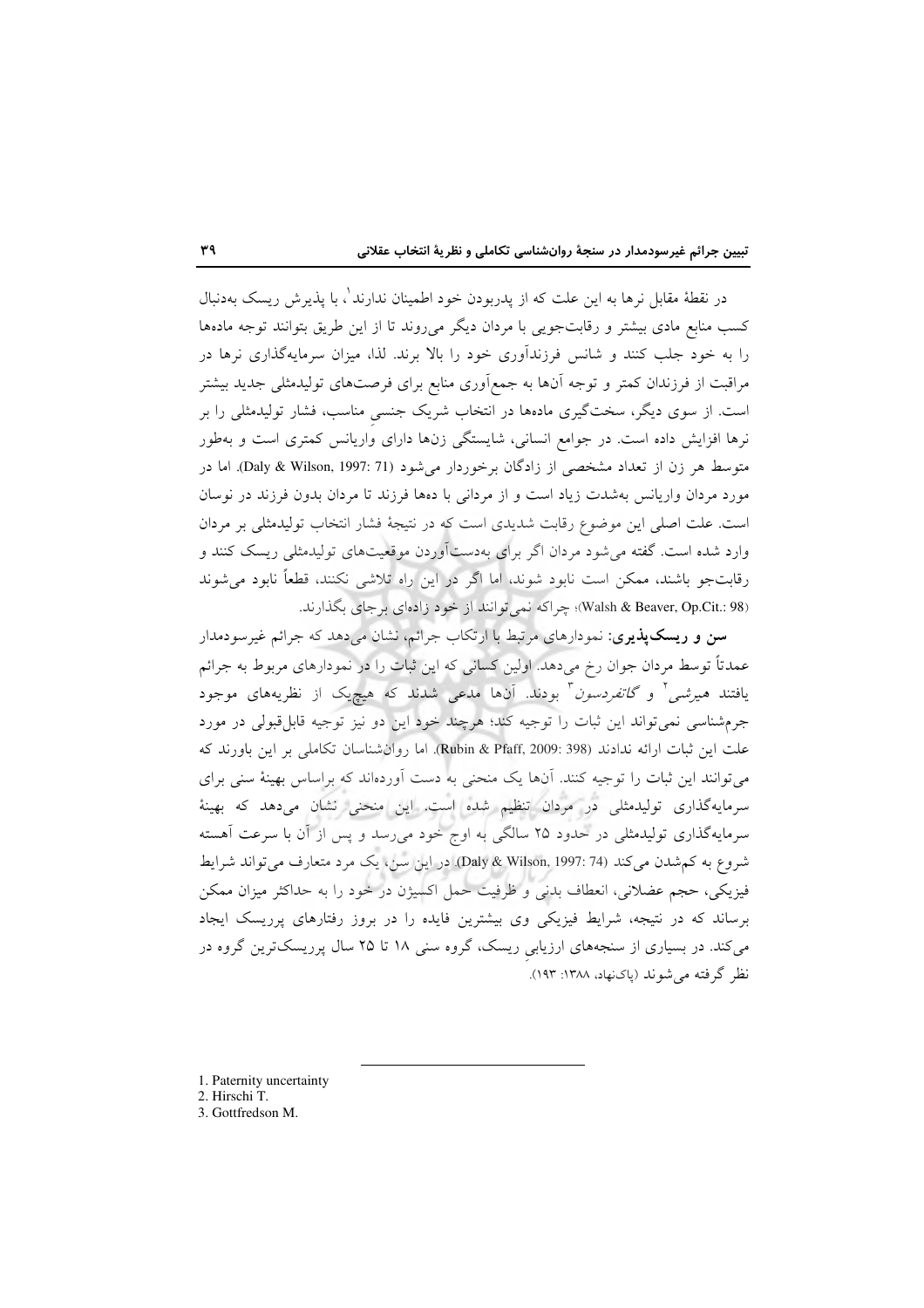ر ...<br>ر<u>طال</u>ه مستق<del>ل گفترگر و جرم شنگ هستاره این شهارهٔ ۱، بهار و تابستان ۱۴۰۰</del>

موقعیت اجتماعی و ریسک پذیری: روانشناسان تکامل<sub>ی</sub> بر این باورند که جایگاه اجتماعی و منابع مادی در جوامع کشاورزی<sup>٬</sup> بهنحو چشمگیری نسبت به جوامع شکارگر و جمعآورنده<sup>٬</sup> از اهمیت برخوردار بوده است؛ به این دلیل که با فراهمشدن امکان انباشت سرمایه در سبک زندگی کشاورزی، نابرابریهای مالی و اجتماعی به شکل معناداری مردان را از یکدیگر متمایز میکرده است (Daly & Wilson, 2001: 8). با بالاگرفتن نابرابری میان مردان در جوامع کشاورزی، پارهای از آنان می توانستند بخش قابل ملاحظهای از موقعیتهای تولیدمثلی را به نفع خود مصاره کنند. در نتیجه، مردان زیادی از روشهای مشروع برای کسب منابع مادی و جایگاه اجتماعی، محروم می شدند. در چنین شرایطی، پیش بینی می شود ریسک پذیری برای افراد محروم، منافع تکاملی ایجاد کند و گرایش به فعالیتهای غیرقانونی افزایش یابد؛ چراکه عقلانیت سازشی از آن حمایت میکند. ریسکپذیری تنها فرصت آنها برای دستیابی به موفقیت تولیدمثلی است؛ حتی اگر بدانند که در اثر این فعالیتها عمر کوتاهتری خواهند داشت (Daly & Wilson, 2001: 5). مردان محروم در محیط معاصر نیز، از نتایج ریسک،پذیری مانند خشونت بهعنوان ابزاری برای خودیاری استفاده میکنند و از این جهت چیزی را تجربه میکنند که اجدادشان در محیط سازگارانهٔ تکاملی از سر گذر اندهاند (Daly & Wilson, 1997: 58).

 $f$ .

روانشناسی تکاملی پیش بینی میکند، سرقتهای مسلحانه و همچنین سرقتهایی که در آن هدف مرتکبان کسب منابع مالی هنگفت است و هزینههای ارتکاب آنها بهشدت سنگین است، بهندرت توسط زنان انجام شود؛ به این دلیل که انتخاب طبیعی کسب منابع مالی را بهصورت جاه طلبانه، تنها برای مردان ضروری ساخته است (Walsh & Beaver, Op.Cit.: 96,133).

ت کاه علوم السانی ومطالعات فرسی ۲. ۴. ۳. تخفیف زمان محور و نقش آن در شکل گیری جرائم غیرسودمدار سازوکار روانشناختی تخفیف زمان محور، دیگر سازوکاری است که از جانب ابزارهای شناختی ذهن بهخصوص در مردان، برای حل مسائل مرتبط با بقای موجود در محیط آبا و اجدادی و همچنین محیط معاصر ایجاد شده است.

یکی از موضوعهایی که در جرمشناسی مورد بررسی قرار می گیرد، تشخیص ترجیحات زمانی مرتکبان جرم است. در دیدگاه انتخاب عقلانی، اهمیت این موضوع از این جهت است که افراد تلاش میکنند میان زمان بهدستآوردن آنچه در نتیجه ارتکاب جرم حاصل میشود و اینکه چه زمانی ممکن است با هزینهٔ ارتکاب جرم (اعم از دستگیری و مجازات) روبهرو شوند، یک تعادل

1. Agricultural society

<sup>2.</sup> Hunting and gathering society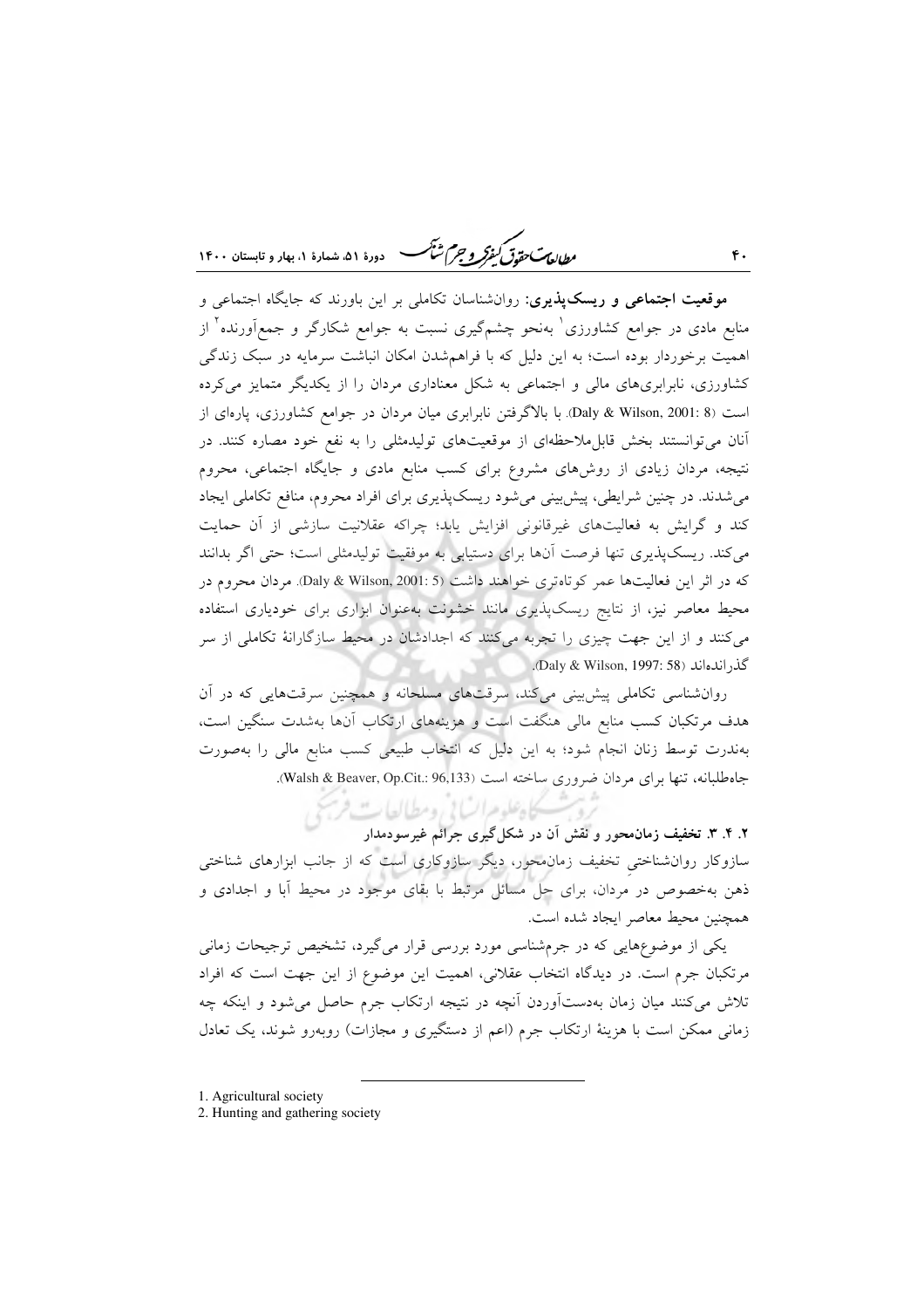ذهني ايجاد كنند (Akerlund et al., 2016: 6160). اين تعادل ذهني به آنان در تصميم گيري كمك میکند؛ چراکه پاداش ناشی از ارتکاب جرم تقریباً همیشه مقدم است بر هزینههایی که در نتیجهٔ جرم حاصل مي شود (Wilson & Herrnstein, 1985: 50).

تخفیف زمان محور در حقیقت یک اصطلاح اقتصادی است که بهمرور زمان وارد روان شناسی شده است و در آن به وضعیتی اشاره میکند که یک فرد حاضر باشد از سود بیشتری که در آینده انتظار او را می کشد، صرف نظر کرده و سودی کمتر ولی نقد را ترجیح دهد .Konig & Kleinmann) (194 :2006 این موضوع در بخشهای مختلف زندگی افراد خود را نمایان میکند. موقعیتهایی پیش می آید که افراد مجبورند بین یک سرمایهگذاری طولانیمدت که منتهی به سود قطعی اما دیرهنگام می شود و پذیرفتن ریسک و انتخاب یک مسیر میان بر اما زودبازده یکی را انتخاب کنند.

این سازوکار ارتباط تنگاتنگی با ریسک پذیری دارد بهگونهای که می توان پیش بینی کرد که افراد ریسک،پذیر تمایل بیشتری به استفاده از تخفیف زمان،محور دارند. در نتیجه، پیش بینی این است که مردان جوان که از فرصتهای مشروع برای دستیابی به منابع مادی و منزلت اجتماعی بیبهرهاند، بیشتر تمایل به استفاده از تخفیف زمان محور دارند.

همان طور که در مبحث پیشین اشاره کردیم، بهدلیل سابقهٔ تکاملی انسان و ضرورت شرکت مردان در رقابت با مردان دیگر، انتخاب طبیعی از بقای مردانی حمایت کرده که در سنین جوانی چندان دوراندیش نیستند و حاضر باشند کوتاهترین راه را برای رسیدن به اهداف خود انتخاب کنند .(Roach & Pease, 2013: 71)

در مورد تمایل مردان نوجوان و جوان به نادیدهگرفتن برنامههای طولانیمدت و ورود به فعالیتهای مجرمانه، نمونههای معاصرتر نظریهٔ فشار بهخصوص گرایشهای خردهفرهنگی ٰ فرضیههای قابل قبولی ارائه کردهاند. تبیینهای مرتبط با نظریهٔ فشار چنین می گوید که نوجوانان برای اینکه بتوانند خود را با اهداف اجتماعی هماهنگ کنند، باید به سراغ فرصتهایی روند که جامعه در اختیار آنان نهاده است. برخی از این فرصتها آنان را فوری به اهداف می رساند و برخی با گذشت زمان زیادی تحقق می پابد. فرصتهایی که نوجوانان را با سرعت به اهداف می رسانند، محدودترند؛ چراکه رقابت برای بهدستآوردن آنها بیشتر است. در نتیجه نوجوانان برای بهدستآوردن این فرصتها به سراغ ابزار نامشروع می روند و این رفتار، زمینهٔ انحراف آنان را

۱. اینکه نظریهٔ خردهفرهنگی بخشی از نظریهٔ فشار است یا خیر، بسته به تقسیمهندی۵ای نظری پاسخ متفاوتی دارد. بااینحال، اکثر .<br>تقسیم.بندیهای نظری، نظریهٔ فشار را به دو گرایش اصلی ساختارهای فرصت و خردهفرهنگی تقسیم کردهاند. برای نمونه ر.ک: (وایت، راب؛ هینز، فیونا (۱۳۹۲)، **جرم و جرمشناسی**، ج ۶، تهران: پژوهشگاه حوزه و دانشگاه، ص ۱۳۸). برخی تقسیمبندیها تمایل دارند نظریهٔ ساختارهای فرصت را تحت عنوان آنومی در دستهبندی مستقل قرار دهند و نظریهٔ خردهفرهنگی را نیز در دستهاى مستقل طبقهبندى نمايند.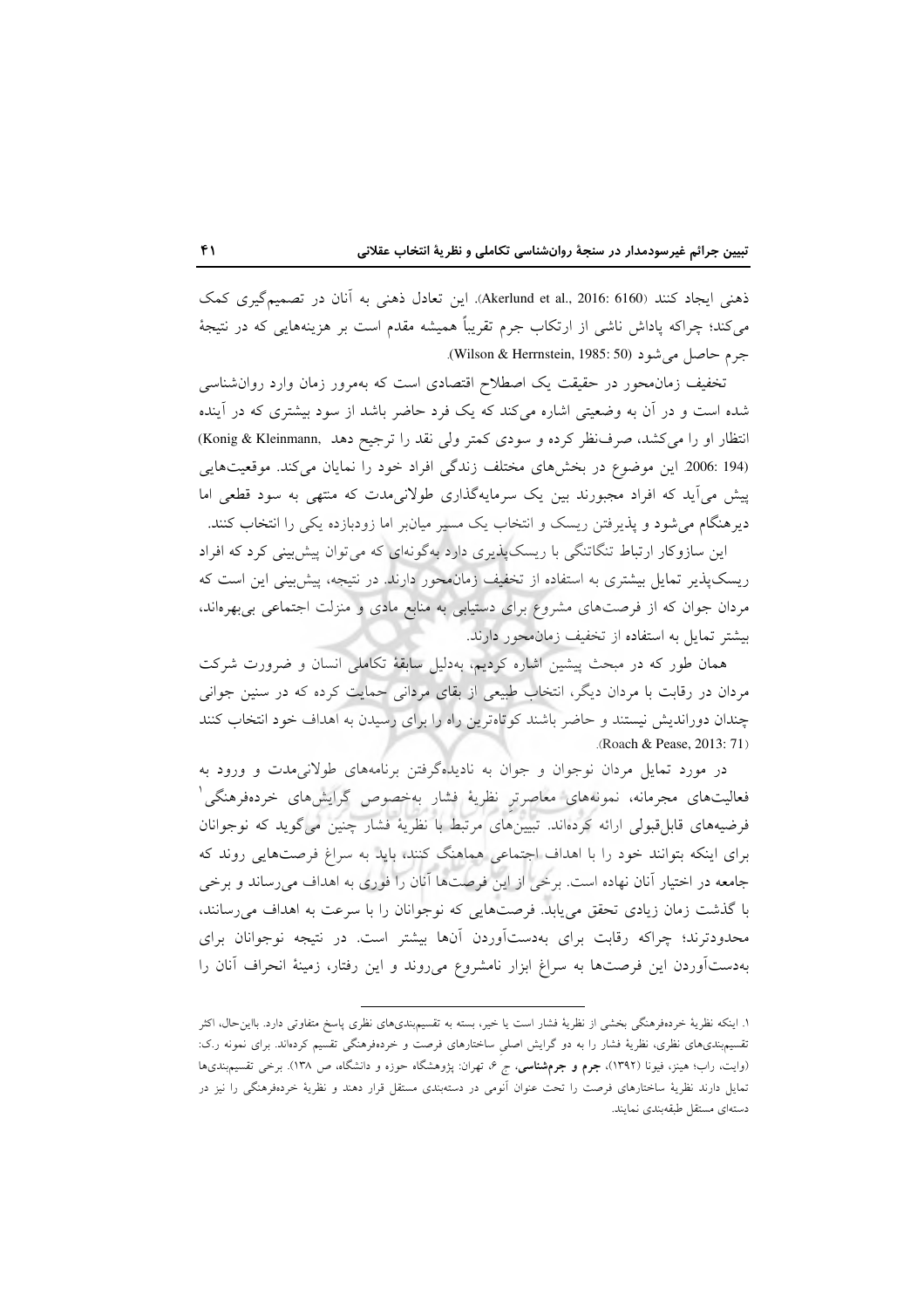يطابع ستقوق كنفركه وجرم شأكمسه - دورهٔ ۵۱، شمارهٔ ۱، بهار و تابستان ۱۴۰۰

فراهم می کند. همچنین، نوجوانان بهدلیل عدم اطمینان نسبت به آینده تمایلی به برنامهریزیهای بلندمدت نشان نمى دهند و با ناديدهگرفتن آينده، به دنبال لذتها و دستاوردهاى كوتاهمدت می روند. این رفتارها در پسران جوانان طبقهٔ محروم بیشتر دیده می شود (ویلیامز و دیگران، ۱۳۸۶: ۱۲۷). بسیاری از این نوجوانان و جوانان ارزشهایی مثل هیجانخواهی، ماجراجویی و تفریح را در اولویت قرار میدهند و در پیگیری چنین رفتارهایی زیادهروی می کنند (وایت و هینز، پیشین: ۱۶۲).

۴٢

بهجز نظریهٔ فشار، دو جرمشناس دیگر بهصورت مشخص بر روی مفهوم تخفیف زمان.حور تحقيق كردهاند. *هرنستين* <sup>(</sup> و *ويلسون* ْ با انتشار كتاب «جرم و طبيعت انسان» ْ در اواسط دههٔ هشتاد میلادی، دربارهٔ موضوع زمان و رفتار مجرمانه بهصورت مفصل نظریهٔ خود را ارائه دادند. نظریهٔ آنان بر این ایده استوار بود که احساس نابرابری و بی عدالتی در نوجوانان و جوانان آنان را بهسمت ارتکاب جرم میبرد. از این نظر میتوان گفت نظریهٔ آنان همسو با نظریهٔ فشار به حساب می آید.

تبیین نظریهٔ فشار و پس از آن نظریهٔ *هرنستین و ویلسون د*ربارهٔ درک نوجوانان از آینده و اینکه چرا آنان به سراغ اهداف بلند مدت نمی روند و چگونه متوجه نابرابری فرصتها می شوند. تبدیل به یکی از بحثبرانگیزترین موضوعات جرمشناسی در ابتدای دههٔ ۹۰ میلادی شد. طرفداران نظریهٔ فشار بر این باور بودند که جوانان با یک نگاه شهودی و یک بررسی تخمینی متوجه می شوند دسترسی به اهداف بلندمدت برای آنان مقدور نیست و این موضوع سبب ایجاد احساس عدم برابری و در نهایت ناامیدی آنان می شود که در نهایت منتهی به انحراف و اتخاذ رفتارهای مجرمانه خواهد شد.

هیرشی و گاتفردسون این نظر را بهشدت مورد نقد قرار دادند؛ چراکه آنها معتقد بودند جوانانی که مرتکب جرم می شوند، اصولاً فاقد توانایی کافی برای بررسی دقیق اهداف هستند. از نظر آنان جرم، نتیجهٔ عدم توانایی افراد برای درگیرشدن در برنامههای کوتاهمدت و درازمدت است (همان: ٣٠٧). از نظر آنان اينكه افراد، متوجه نااميدكنندهبودن آينده شوند يا آن را تيره و تار ببينند، نیاز به این دارد که بتوانند وضعیت خود را با وضعیت دیگران مقایسه کنند. در حقیقت، آنان باید بتوانند دستاوردهای احتمالی خود را با دستاورد احتمالی دیگران مقایسه کنند؛ کاری که مرتکبان جرائم نمي توانند انجام دهند.

- 1. Herrnstein R.
- 2. Wilson J.
- 3. Crime and Human Nature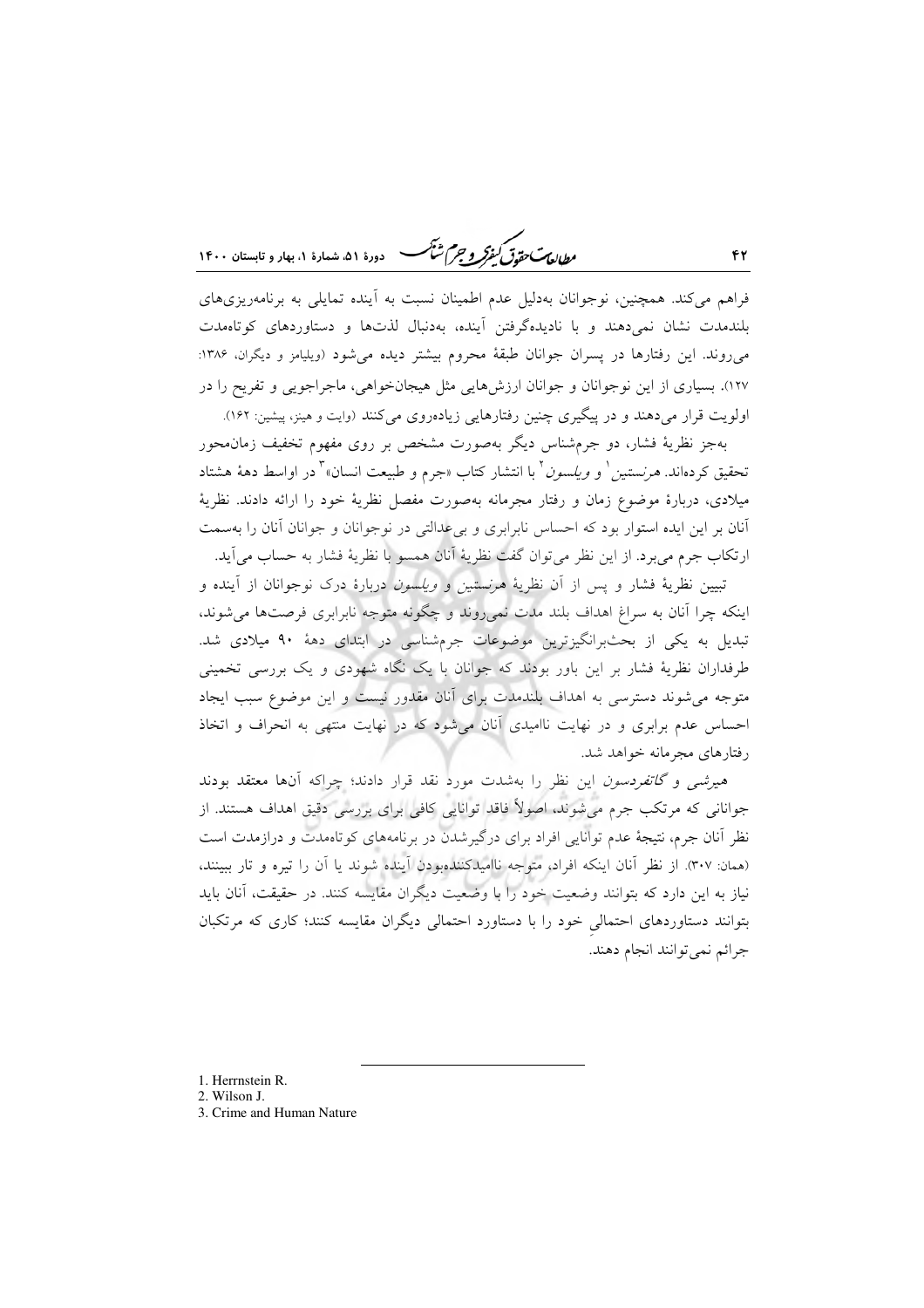روانشناسی تکاملی با نظر *هیرشی و گاتفردسون مخالف است؛ چراکه به نظر می رسد در پس* انتقاد این دو یک روانشناسی عامیانه<sup>۱</sup> از تفکر آگاهانه نهفته است. نوجوانان و جوانان برای اینکه متوجه شوند آیندهٔ چندان روشنی ندارد و فرصتهای چندانی برای رسیدن به اهداف اجتماعی برای آنان پیش نخواهد آمد، نیاز به یک محاسبهٔ دقیق فکری و اندیشهٔ ناب ندارند. همین قدر که ندانی فردا چه وضعی خواهی داشت، برای اینکه به امروزت چنگ بزنی کافی است. آنچه ما را در رابطه با تصمیمهایی که در آینده خواهیم گرفت کمک می کند، انتخاب عقلانی دقیق و موشکافانه نیست، بلکه تجربهها و هیجانهای ماست که نقش عمدهای در شکل گیری نگرش ما به آینده دارد. همین که در اطراف یک نوجوان، جوانان بیکار و محروم زیادی وجود داشته باشند، کافی است که بفهمد فرصت چندانی در آینده برای دستیابی به موفقیت وجود ندارد. روانشناسی تکاملی بر این نظر است که نشانههایی قابل پیش بینی از تیرهبودن آینده دقیقاً همان چیزی است که برای اتخاذ راهبرد مبتنی بر تخفیف زمان محور کفایت مرکند.

۴. ۴. ۳. مراقبت جفتی بهعنوان سازوکار تقویتکنندهٔ جرائم غیرسودمدار سازوكار روانشناختى مراقبت جفتى اطلاعات مربوط به نحوهٔ رفتار با همسران و شركاى جنسى را پردازش میکند. این سازوکار نقش مهمی در بقای انسان ایفا کرده است. براساس نظریههای روانشناسان تکاملی به دلایلی که در بخش مرتبط با ریسک،پذیری اشاره شد، مردان در محیط آبا و اجدادی برای اطمینان از اینکه پدر می شوند، نیاز به ابزارهایی داشتهاند. یکی از این ابزارها مراقبت از شريكان جنسى بودهاست.

روشهای مراقبت از شریک جنسی بسیار متنوع است و از مراقبتهای هوشمندانه تا خشونت آشکار را دربرمی گیرد (Buss, Shackelford & McKibbin, Op.Cit.: 323). کوشش های مرتبط با جفتیابی یکی از دو راهبرد اصلی برای افزایش زادگان است و عموماً راهبرد اصلی تولیدمثلی مردان است. کوششهای جفتی به دو دستهٔ اصلی قابل تقسیمبندی است: کوششهایی که منتهی به سرمایهگذاری برای جلب توجه جنس مخالف می شود و کوشش هایی که منتهی به حفاظت و مراقبت از شریک جنسی میگردد. این دو کوشش در قالب دو راهبرد سلطهگرا<sup>۲</sup> و اعتبارگرا<sup>۳</sup> تقسیم بندی شده است که هریک منتهی به دستهای رفتار متفاوت می گردد (Conlon, 2019: 2). در این بخش تمرکز اصلی ما بر کوشش های دستهٔ نخست است.

ا. «روان شناسی عامیانه» (folk psychology) دریافتی است که عقل سلیم انسانهای معمولی از پدیدههای روان شناسی دارد (Andrews, 2006: 2)

<sup>2.</sup> Dominance-oriented

<sup>3.</sup> Prestige-oriented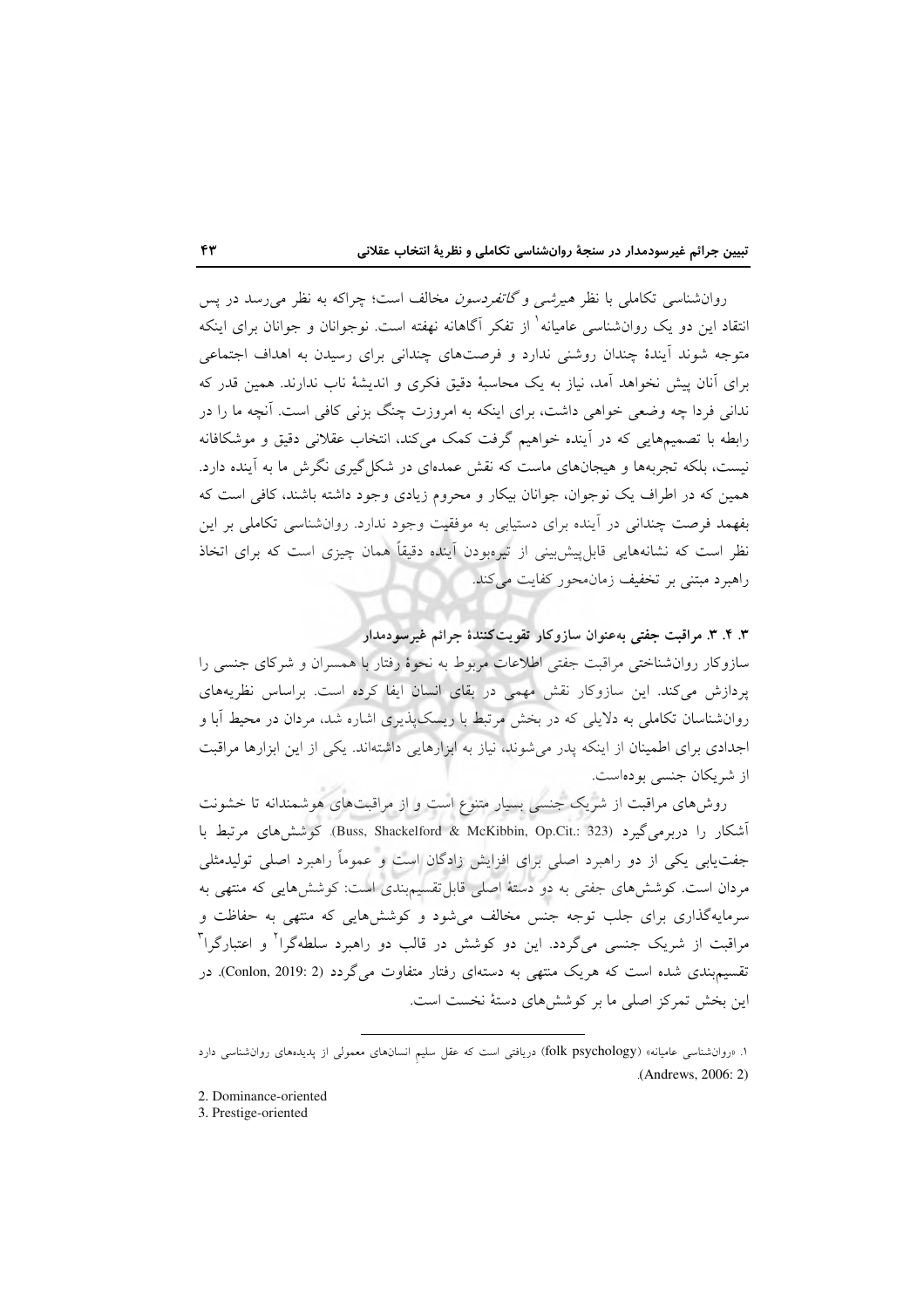ر ...<br>ر<u>طال</u>ه مستق<del>ل گفتگر و جرم شنگ می</del> دورهٔ ۵۱، شمارهٔ ۱، بهار و تابستان ۱۴۰۰

هيجان «حسادت جنسي» ْ واسطهٔ ميان مراقبت جفتي و جرائم غيرسودمدار است. اين هيجان یکی از ابزارهای مهم در ایجاد سازگاری افراد با محیط زیست و در نتیجه، افزایش شایستگی آنهاست. در محیط زیست باستانی این هیجان زمینههای لازم برای افزایش خشونت و در نتیجهٔ آن، مراقبت جفتی را فراهم می کرده است (Tooby & Cosmides, 2015: 64). حسادت جنسی از طریق ترشح ناگهانی ادرنالین و بالابردن ناگهانی ضربان قلب، بدن را در وضعیت مقابله و درگیری قرار میدهد و نقش مهمی در شکل گیری جرائم خشنی مانند قتل و ضربوجرح دارد. بخش قابل توجهی از روشهای مراقبت جفتی منتهی به رویاروییهای پرخاشگرانه میان مردان می شود. همچنین، خشونت نسبت به شریک جنسی نیز در مردان به مراتب گستردهتر از زنان است. مردان به مراتب بیشتر از زنان تمایل به استفاده از خشونت علیه رقبای خود دارند ( & Buss, Shackelford McKibbin, Op.Cit.: 32 ) كه نشاندهندهٔ ارتباط ميان سازوكار مراقبت جنسي با خشونت است. در همین راستا، *دلی و ویلسون* این فرضیه را مطرح کردهاند که مراقبت جفتی نوعی احساس مالکیت جنسی در مردان نسبت به همسران و شرکای جنسی آنان ایجاد میکند که نقش مهمی در پردازش اطلاعات محیطی توسط مردان دارد. این دو پژوهشگر، خشونت مردان نسبت به سایر مردان را نتيجة اين احساس مالكانه نسبت به همسران مي دانند (Daly & Wilson, 2001: 6).

۰. ۳. مؤلفههای تبیین مبتنی بر عقلانیت سازشی از جرائم غیرسودمدار

روانشناسی تکاملی این فرضیه را طرح میکند که هر سه سازوکار ریسکپذیری، تخفیف زمان.محور و مراقبت جفتی بیش از همه در مردان جوانی فعال میشود که دسترسی ناچیزی به موقعیتهای مشروع اجتماعی و منابع مشروع مادی دارند. در صورتی که ارتکاب جرائم غیرسودمدار با افزایش قدرت باروری افراد افزایش یابد و با کاهش قدرت باروری در اثر افزایش سن، کاهش پیدا کند، میتوان این فرضیه را قابل دفاع دانست که ارتکاب جرائم غیرسودمدار با افزایش شایستگی افراد در ارتباط است. با بررسی آمار مرتکبان جرائم غیرسودمدار می توان مشاهده کرد که دقیقاً در همان سن و وضعیتی که سازوکارهای مورد اشاره میتوانند بیشترین شایستگی را برای افراد به همراه آورند، بیشترین میزان جرم نیز توسط آنان رخ میدهد ( & Daly Wilson, 1997: 74). بررسی نمودارهای مرتبط با جرائم غیرسودمدار نشان میدهد که ارتکاب این جرائم توسط مردان جوان و در حوالي سن ۲۵ سالگي، به بالاترين حد خود مي رسد و اين سن دقیقاً سنی است که مردان بهلحاظ قدرت باروری در بالاترین سطح از توانایی قرار می گیرند (والش و بيور، پيشين: ۱۷۴).

1. Sexual jealousy

 $f f$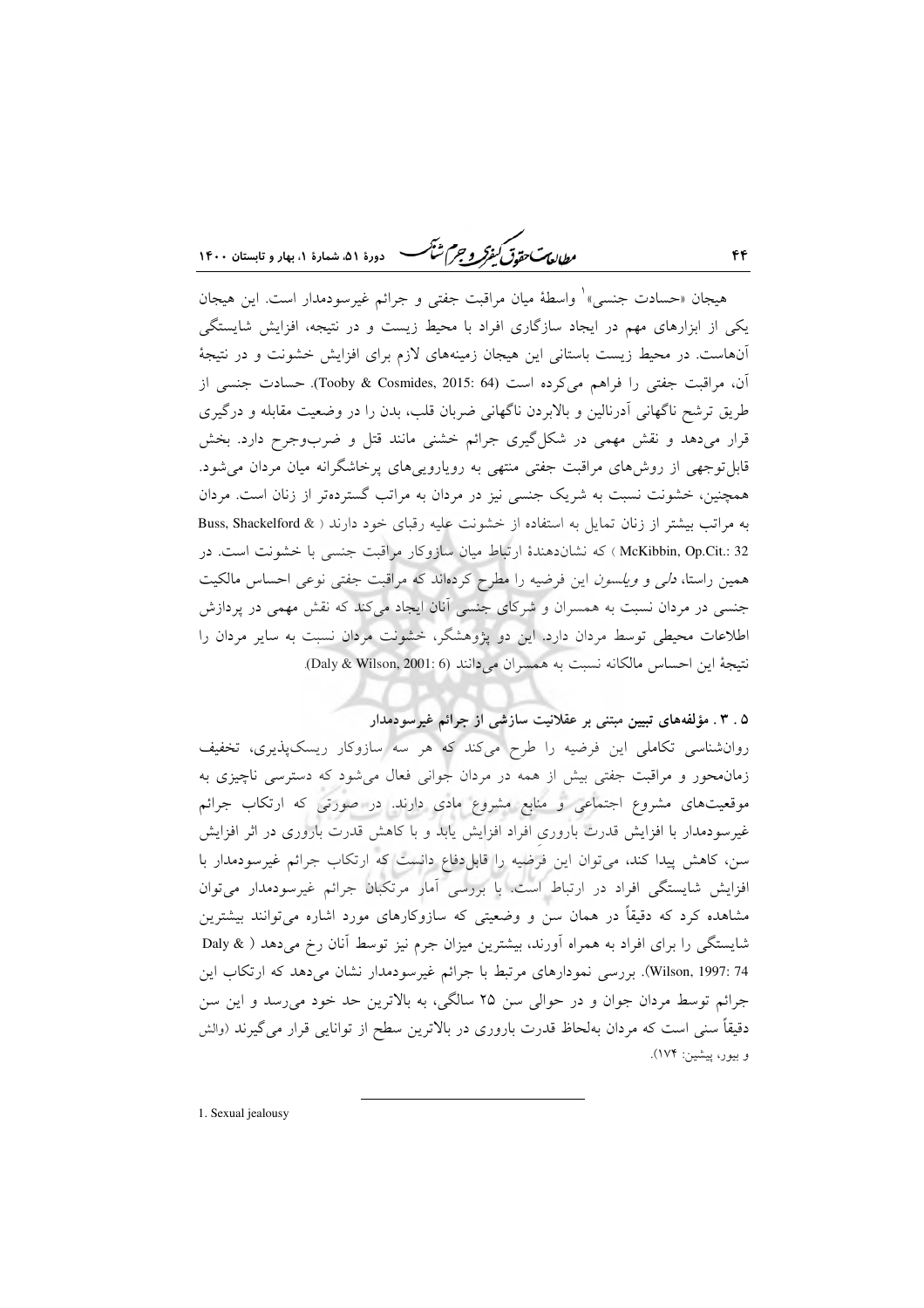در مورد ارتکاب جرائم در محیط معاصر، یک مسئله نیاز به توضیح دارد. در محیط امروزی نمی توان بهطور قطع مدعی شد که رفتارهای هیجانی می توانند منتهی به افزایش شایستگی شوند؛ چراکه دولتها با استفاده از ابزارهایی مانند نیروهای انتظامی و نهادهای قضایی با ارتکاب جرائم با قاطعیت برخورد میکند، اما همچنان میزان ارتکاب جرائم غیرسودمدار قابل.ملاحظه است. از دیدگاه تکاملی چند دلیل برای اینکه میزان جرائم غیرسودمدار کاهش پیدا نمیکند، وجود دارد:

دلیل نخست آن است که جرائم غیرسودمدار همچنان در برخی شرایط می توانند منتهی به افزایش شایستگی شوند. برای نمونه در محلههایی که نظارت دولتی وجود ندارد یا بسیار کمرنگ است، رفتارهایی مانند خشونت، هیجانخواهی و ریسکطلبی میتواند منتهی به ایجاد فرصتهای مادي و توليدمثلي براي افراد شود؛ بدون اينكه ضمانتاجرايي متوجه آنان باشد ( Hopcroft (Ed.), )  $(Op.Cit.: 413)$ 

دلیل دوم آن است که ذهن انسانها هنوز نتوانسته است خود را با وضعیت جدید سازگار کند. سازوکارهای روانشناختی تکاملی برای پاسخ به مسائلی به وجود آمده است که در محیط تکاملی انسان پرتکرار بودهاند، اما بسیاری از این مسائل در محیط مدرن تغییر کردهاند. انسانها بدون آنکه خود بخواهند، گاهی برای حل مشکلات دست به رفتارهایی میزنند که لزوماً با محیط جدید آنها هماهنگی ندارد. این احتمال وجود دارد که با گذشت مدت زمان طولانی دستگاه شناختی انسان بتواند خود را با چنین محیطی سازگار کند.

در نهایت ضروری است پاسخی که روانشناسی تکاملی به نقاط ضعف نظریهٔ انتخاب عقلانی در تبيين جرائم غيرسودمدار مىدهد، بهصورت چند شاخصه بيان شود:

١) عقلانیت سازشی با واقعیت روان شناختی انسان همخوانی بیشتری دارد. اگرچه انتخاب عقلانی از ابتدا قرار نبوده است که یک نظریهٔ تجربی باشد، بااین حال، باید بتواند تا حد زیادی با واقعیت هم خوانی نشان دهد (Schulz, 2011: 1273). با این معیار می توان مدعی شد که عقلانیت سازشی الگوی موفقتری از انسان ارائه میدهد؛ زیرا با وضعیت روانشناختی انسان بهعنوان یک گونه، نزدیکی بیشتری دارد. این تبیین توضیح میدهد که رفتارهای غیرسودمدار چگونه میتوانند دارای مطلوبیت عقلانی تلقی شوند؛ اگر در یک روش تکاملی فهم شوند.

۲) در یک تبیین مبتنی بر عقلانیت سازشی از جرائم غیرسودمدار به شاخصههایی مثل سن، جنس و وضعیت اقتصادی مرتکب توجه می شود که در واقعی شدن نمونهٔ ارائهشده، نقش ویژهای ایفا میکند. اگر بیذیریم که هدف کاربردی از نظریهٔ انتخاب عقلانی پیشگیری از ارتکاب جرائم در عالم واقع است، دقیقشدن تصویری از مرتکب تصمیمگیرنده کمک زیادی به این هدف میکند.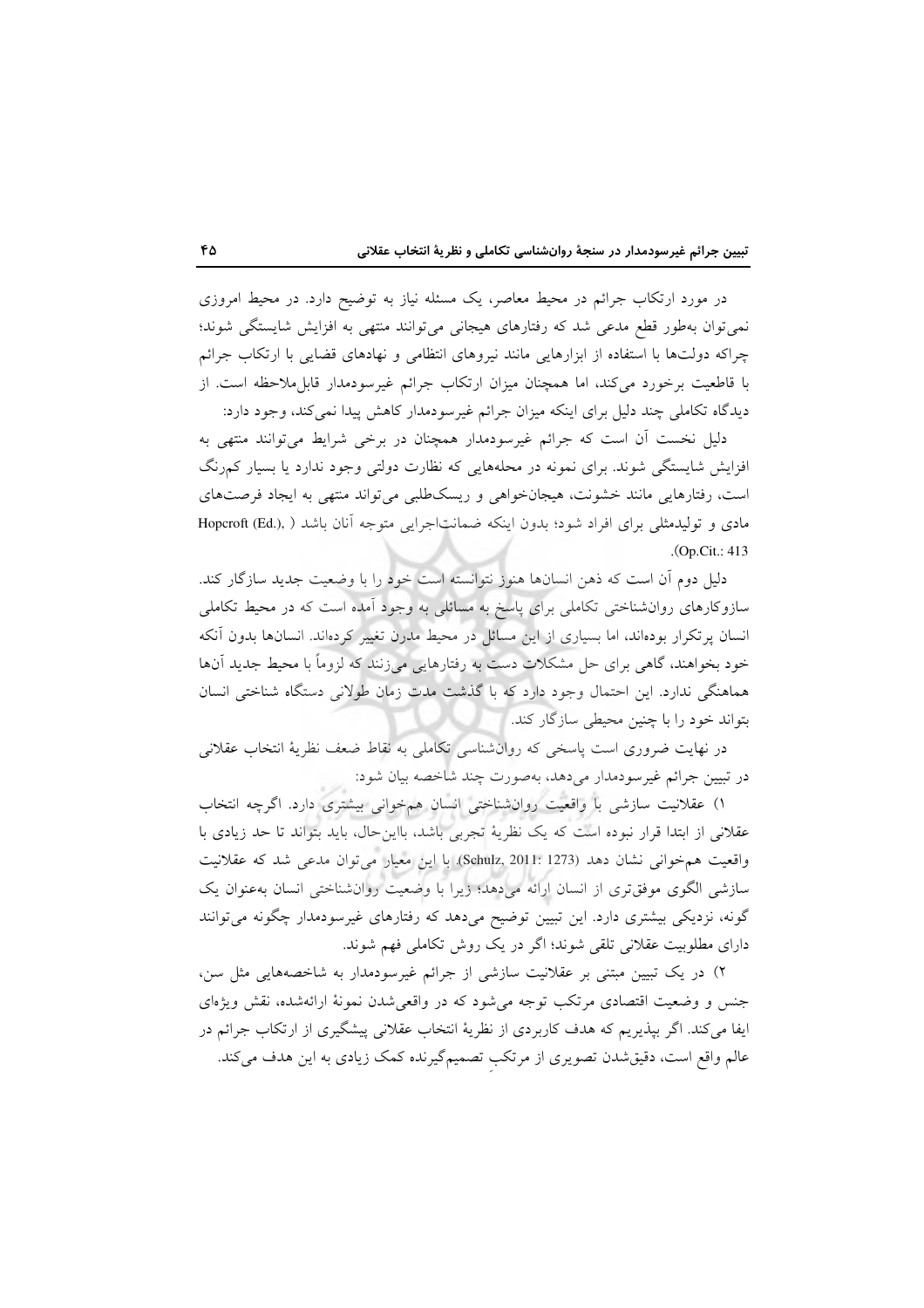ر الله من المسلم المسلم المسلم المسلم المسلم المسلم المسلم المسلم المسلم المسلم المسلم المسلم المسلم المسلم ال<br>مطال*عات حقاق كفوكر و جهم شنگ* 

۳) تمرکز بر روی چگونگی محاسبهٔ هزینه و فایده در لحظه ارتکاب جرائم غیرسودمدار، کمکی به تبیین نمیکند. حذف کنشگر و استفاده از روشی که محاسبهٔ عقلانی را پیش از تصمیمگیری وارد جریان محاسبه میکند، به تبیین جرائمی که با محاسبهٔ دقیق انجام نشدهاند، كمك شايانتوجهي مي كند.

۴) امتیاز نظریههای انتخاب عقلانی در سادگی طراحی و سهولت تبیین است. انسان عقلانی وجود خارجی ندارد و تنها یک نمونهٔ اَرمانی برای نزدیککردن بررسیهای پژوهشی به واقعیت است. عقلانیت سازشی اگرچه همانند انتخاب عقلانی با ارائهٔ یک نمونهٔ ساده از انسان به عنوان یک گونهٔ سازشی از پیچیدگیهای شناختی میکاهد، بااین حال، تصویر واقعیتری از فرایند تصمیم گیری انسان ارائه می دهد که می تواند منتهی به افزایش دقت در تبیین شود.

۵) محدودکردن فرایند عقلانی به لحظهٔ تصمیمگیری سبب ایجاد محدودیت در تبیین می شود. در صورتی که یک تبیین عقلانی بتواند میان برهای شناختی و اکتشافهای ذهنی را بهعنوان واسطهٔ میان مطلوبیت و رفتار معرفی کند -بهنحوی که منتهی به افزایش سرعت تصمیمگیری و کاهش هزینه در جمعآوری اطلاعات شود-، میتوان رفتارهای غیرسودمدار را نیز در یک فضای مبتنی بر عقلانیت ابزاری فهم کرد.

#### نتيجه

یکی از چالشهای نظریههای انتخاب عقلانی تبیین جرائم غیرسودمدار است. عمدهٔ جرمشناسان این چالش را ناشی از ماهیت محاسبهناپذیر و غیرعقلانی این جرائم میدانند. روانشناسی تکاملی با این نظر مخالف است و چالش نظریههای انتخاب عقلانی در تبیین جرائم غیرسودمدار را ناشی از اشکالهای روشی میداند. از دیدگاه تکاملی اینکه مرتکب جرم، فردی آگاه و قاصد نسبت به تصمیم در نظر گرفته شود و چنین فرض شود که پیش از تصمیمگیری یا در فرایند آن می تواند بهدرستی هزینه و فایدهٔ رفتار خود را باتوجه به مطلوبیت ذهنی خود محاسبه کند، با واقعیت انسان مغايرت اساسي دارد. البته قرار نيست نمونة انسان اقتصادي آيينة تمامنماي دستگاه شناختي انسان باشد، اما باید بتواند تصویری از انسان ارائه دهد که با واقعیتهای او هم خوانی داشته باشد.

انسانها برخلاف پیشفرض نظریههای انتخاب عقلانی تمایل دارند برای تصمیمگیری از سوگیریهای شناختی تکاملی استفاده کنند که مانند یک راهحل میانبر، هزینهٔ کسب اطلاعات دقیق و همهجانبه را کاهش دهد و سرعت تصمیمگیری را بالا ببرد. از همین رو، روانشناسی تکاملی بهجای نمونهٔ «انسان اقتصادی»، «انسان بهمثابهٔ یک گونهٔ سازش یافته» را پیشنهاد میدهد. در این نمونه، مطلوبیت انسان از تصمیمگیری، افزایش شایستگی زیستی است، اما این شایستگی یک امر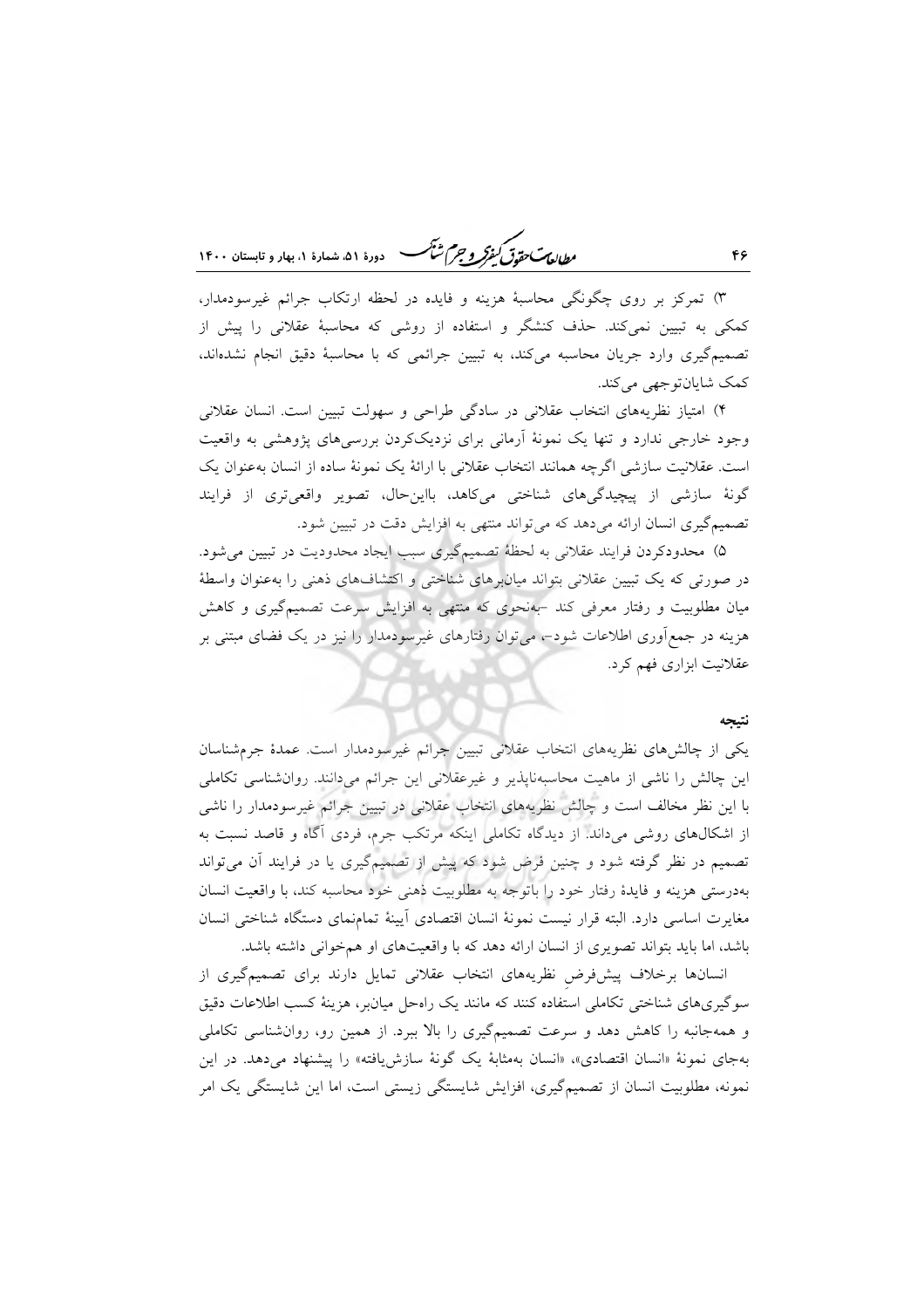ذهنی نیست؛ یعنی لزوماً انسان در تعقیب آن، نقش آگاهانه ایفا نمی کند و بهواسطهٔ سازوکارهای روانشناختی تکامل یافته به آن دست میbبابد. در نتیجه، محاسبههای عقلانی در نتیجهٔ انتخاب طبیعی و در طول تاریخ تکاملی با حفظ افرادی که سازگار بودهاند و حذف افرادی که ابزار کافی برای سازگاری نداشتهاند، به وقوع پیوسته است. در این دیدگاه، انتخاب طبیعی بهمانند دستی نامرئی بدون اینکه ایدهای در پس آن باشد، به شکل تصادفی تنها افرادی را حفظ کرده است که شاىستگى زىستى داشتەاند.

برخی از این سازوکارهای تکاملی که توسط انتخاب طبیعی حفظ شدهاند، در شکل گیری جرائم غیرسودمدار تأثیر بسیاری دارند و میتوانند دلیل عقلانی شکل گیری این جرائم را تبیین کنند. در این پژوهش به سازوکارهای ریسکپذیری، تخفیف زمان محور و مراقبت جفتی بهعنوان سازوکارهایی اشاره شد که واسطهٔ میان عقلانیت سازشی و تصمیمگیری رفتاریاند و نقش زیادی در وقوع رفتارهایی دارند که در تاریخ تکاملی انسان به افزایش شایستگی انسانها کمک شایانی کردهاند. برخی از این رفتارها در دنیای مدرن، تحت عنوان جرائم غیرسودمدار طبقهبندی شدهاند؛ در حالی که در گذشته لزوماً رفتارهای نامشروع یا ممنوع تلقی نمیشدااند. برای نمونه در جوامع شکارگر –جمع آورنده، طیف رفتارهای خشونت آمیز مانند قتل، ضربوجرح و تجاوز به عنف که بهعنوان جرم شناسایی نشده بودند، نسبت به امروز گستردهتر بوده است.

روانشناسی تکاملی پیشنهاد میکند در تبیینهای مبتنی بر عقلانیت سازشی به شاخصههایی مانند سن، جنس و وضعیت مادی و جایگاه اجتماعی بهعنوان عواملی که میتوانند در مواجههٔ افراد با موقعیت ارتکاب جرائم غیرسومدار منتهی به نتایج متفاوت شود، نگریسته شود. بهلحاظ کاربردی نیز روان شناسی تکاملی بهدنبال دقیق ترکردن الگوی انسان اقتصادی بهنحوی است که در برنامههای مبتنی بر پیشگیری و تشخیص ریسک، نتایج دقیقتری داشته باشد، اما از پیچیدگیهای یک تبیین ر"ال حامع علوم الر علتشناختي نيز بريء باشد.

با ظهور روشهای مبتنی بر روانشناسی تکاملی، وضعیت نظریههای مبتنی بر انسان اقتصادی تا حد زیادی با چالش همراه شده است. بااین حال، می توان به این دو نظریه بهعنوان نظریههای مکمل نگریسته شود. دو نظریهای که در کنار یکدیگر می توانند به تبیین رفتار مجرمانه کمک شایانی کنند.

در پایان، ذکر این نکته ضروری به نظر می رسد که تفکیک میان رفتارهای هیجانی و رفتارهای عقلانی بهدلیل پیوند زیاد این موارد با یکدیگر چندان ممکن به نظر نمیرسد. جرائم سودمدار و جرائم غیرسودمدار، هر دو در یک روش مبتنی بر عقلانیت سازشی قابلیت تبیین دارند. بااین حال، در پارهای جرائم نقش سوگیریهای شناختی-تکاملی که بهصورت میانبر عمل میکنند، قویتر است که به جرائم غیرسودمدار مشهورند. در پارهای دیگر از جرائم، نقش تجزیهوتحلیل و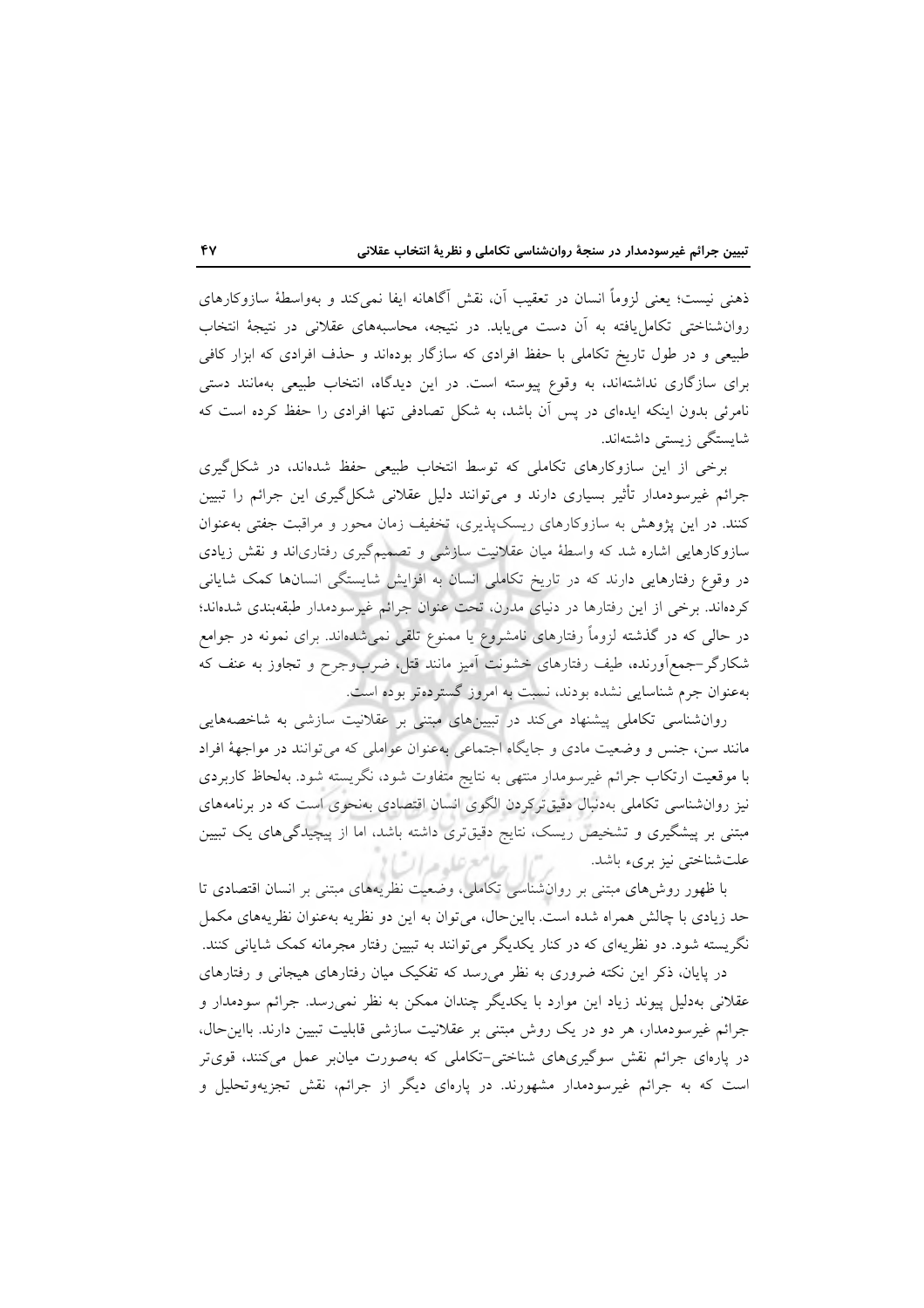مطال<del>یات حقیق کفرکر و جرم کشنگ ه</del> دورهٔ ۵۱ شمارهٔ ۱، بهار و تابستان ۱۴۰۰

محاسبههای عمیق پررنگتر است که به جرائم سودمدار مشهورند. واقعیت آن است که تفکیک میان این دو گونهٔ جرائم در موارد بسیاری دشوار به نظر میرسد. پیوند عمیق میان هیجانها و فرایند تصمیمگیری نیز این تفکیک را دشوارتر میکند. ازاینرو، روانشناسی تکاملی تلاش میکند با استفاده از سازوكارهاى روان شناختى تكامل يافته مثل ريسك يذيرى، مراقبت جفتى و تخفيف زمان محور هردو دسته از جرائم را با یک روش یکسان تبیین نماید. در این پژوهش، تنها به این موضوع پرداخته شد که روانشناسی تکاملی می تواند فرایند ارتکاب جرائم غیرسودمدار را بهخوبی تبیین کند؛ موضوعی که بهعنوان یکی از محدودیتهای نظریههای انتخاب عقلانی مطرح می شود. نتیجه اینکه چنین به نظر میرسد که تبیین روانشناختی تکاملی از جرائم غیرسودمدار میتواند مكمل نظري قابل قبولي براي نظريههاي انتخاب عقلاني محسوب شود.

# منابع

الف) فارسى ۱. استرنبرگ، رابرت (۱۳۹۶)، **روانشناسی شناختی**، چ ۲، ترجمهٔ کمال خرازی و الهه حجازی، تهران: سمت. ۲. پاکنهاد، امیر (۱۳۸۸)، **سیاست جنایی ریسک،مدار**، چ ۱، تهران: میزان. ۳. پینکر، استیون (۱۳۹۴)، لوح سپید، انکار مدرن ذات بشر، ترجمهٔ بهزاد سروری، چ ۱، تهران: نگاه معاصر. ۴. توبی، جان؛ کاسمیدز، لدا (۱۳۹۱)، روانشناسی تکاملی، ترجمهٔ جواد حاتمی و هاشم صادقیه، چ ۱، تهران: بینش ۵. خاتمی، محمود (۱۳۹۶)، مدخل فلسفهٔ تکامل زیستی، چ ۱، تهران: علم. ۶. داکینز، ریچارد (۱۳۸۹)، ساعت ساز نابینا، نخست، ترجمهٔ محمود بهزادی و شهلا باقری، تهران: مازیار. ٧. داماسیو، آنتونی (١٣٩١)، <mark>خطای دکارت؛ عاطفه، خرد و مغز انسان</mark>، ترجمهٔ رضا امیررحیمی، چ ١، تهران: مهرويستا. ٨ روت، مايكل (١٣٨٩)، فلسفة علوم اجتماعي، ترجمة محمد شجاعيان، چ ١، تهران: پژوهشكدة مطالعات فرهنگي و اجتماعي. ۹. ریدلی، مایکل (۱۳۹۱)، تکامل، ترجمهٔ عبدالحسین وهابزاده، چ ۱، مشهد: جهاد دانشگاهی مشهد. ۱۰.صبوریپور، مهدی (۱۳۹۸)، **عقلانیت در ارتکاب جرم**، چ ۱، تهران: نشر میزان. ١١.صفاري، علي (١٣٨١)، «انتقادات وارده به پيشگيري وضعي از جرم»، تحقيقات حقوقي، ش ٣۵، صص ١٩٣-٢٣٣. ۱۲.کارترایت، جان (۱۳۸۷)، **تکامل و رفتار انسان**، ترجمهٔ بهزاد سروری خراشاد. ج ۱، مشهد: جهاد دانشگاهی مشهد. ۱۳.کالات، جیمز (۱۳۹۶)، **روانشناسی فیزیولوژیک**، ترجمهٔ یحیی سیدمحمدی، چ ۱۱، تهران: نشر روان. ۱۴.کرایب، یان (۱۳۷۸)، **نظریهٔ اجتماعی مدرن**: **از پارسونز تا هابرماس**، ترجمهٔ عباس مخبر، چ ۱، تهران: آگه. ۱۵.مارچ، جیمز (۱۳۹۶)، **درآمدی بر علم تصمیمگیری**، ترجمهٔ ابراهیم افشار، چ ۱، تهران: نشر نبی. ۱۶.مگوایر، مایک؛ مورگان، راد؛ رینر، رابرت (۱۳۸۹)، **دانشنامهٔ جرمشناسی آکسفورد**، ترجمهٔ حمیدرضا ملک محمدی، ج ۱، تهران: میزان.

۴٨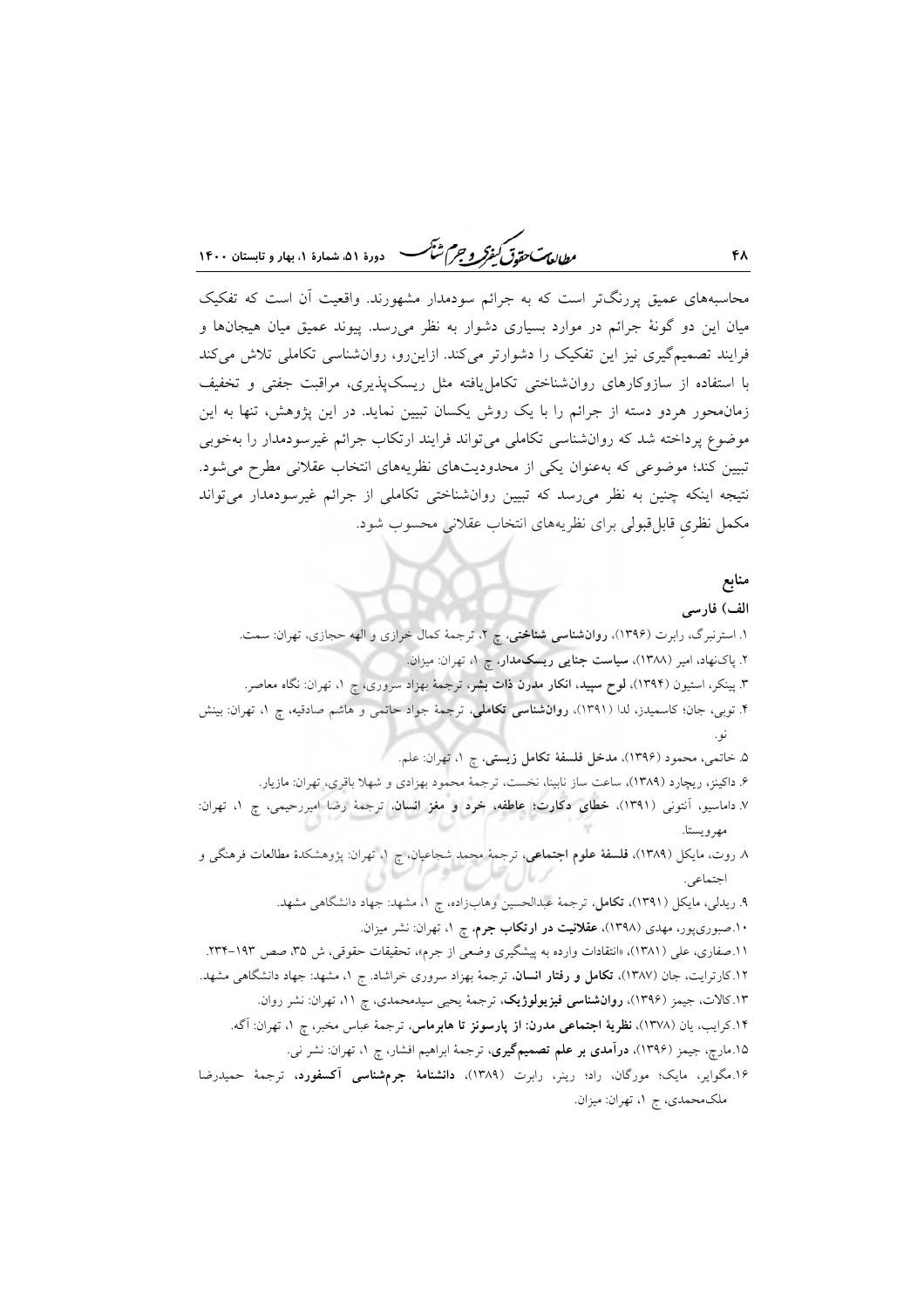- ۱۷.نجفی ابرندآبادی، عل<sub>م</sub>حسین (۱۳۸۴)، <mark>تقریرات درس جامعهشناسی جنایی</mark>، تهیه و تنظیم محسن صبوریپور، صص: ۱۹۶۵-۱۰۹.
- ۱۸.والش، اَنتونی؛ بیور، کوین (۱۳۹۶)، **جرمشناسی زیستی-اجتماعی؛ جهتگیریهای نوین در نظریات و** مطالعات، ترجمهٔ مریم مهذب و محمدابراهیم شمس ناتری، چ ۱، تهران: نشر میزان.

۲۰.ویلیامز، فرانک<sub>ابی</sub>؛ مکشین، ماری(لین (۱۳۸۶)، **نظریههای جرمشناسی**، ترجمهٔ حمیدرضا ملک0حمدی، چ ۱، تھ ان: مبزان.

ب) انگلسبی

- 21. Akerlund, D.: Gröngvist, H.: Golstevn, B.H., H. and Lindahl, L. (2016). "Time discounting and criminal behavior", PNAS, pp: 6160-6165.
- 22. Andrews, K. (2006), The Functions of Folk Psychology, JOUR.
- 23. Bernasco, W.; Van Gelder, J.-L. and Elffers, H. eds. (2017), The Oxford Handbook of **Offender Decision Making, New York: Oxford university press.**
- 24. Buss, D. M.; Shackelford, T. K. & McKibbin, W. F. (2008), "The Mate Retention Inventory-Short Form (MRI-SF)", in: Personality and Individual Differences, pp: 322-334.
- 25. Conlon, K. E. (2019), "Mate Retention Strategies of Dominance-Oriented and Prestige-Oriented Romantic Partners", In: Evolutionary Psychological Science, pp: 1-11.
- 26. Dale, S. (2015), "Heuristics and biases: The science of decision-making", Business Information Review, pp: 1-3.
- 27. Daly, Martin and Wilson, Margo (1995), "An evolutionary psychological perspective on male sexual proprietariness and violence against wives", Violence and Victims, Issue 8, pp: 271-294.
- 28. Daly, M. and Wilson, M. (1997), "Crime and Conflict: Homicide in Evolutionary. Psychological Perspective", Crime & Justice, Issue 22, pp: 51-100.
- 29. Daly, M. and Wilson, M. (2001), "Risk-taking, Intrasexual Competition, and Homicide", Nebraska Symposium on Motivation, pp: 1-34.
- 30. Durrant, R. and Ward, T. (2015), Evolutionary criminology: towards a comprehensive explanation of cirme, Amsterdam: Academic Press.
- 31. Ekblom, P. (2017), "Technology, opportunity, crime and crime prevention current and evolutionary perspectives", In: Crime Prevention in the 21st Century. New York: Springer.
- 32. Gigerenzer, G. and Selten, R. (2001), Bounded Rationality The Adaptive Toolbox, Cambridge: The MIT press.
- 33. Hagen, Edward H. et al. (2012), "Decision Making: What Can Evolution Do for Us?", In: Evolution and the mechanisms of decision making, edited by Peter Hammerstein and Jeffrey R. Stevens, Strüngmann Forum Report.
- 34. Hopcroft, Rosemary L. (Ed.) (2018), The Oxford Handbook of Evolution, Biology, and Society, New York: Oxford University Press.
- 35. Konig, C. J. and Kleinmann, M., (2006), "Individual Differences in the Use of Time Management Mechanics and in Time Discounting". Individual Differences Research, Vol 3, pp: 194-207.
- 36. Koppl, R., ed. (2004), Evolutionary psychology and economic theory, Amsterdam: Elsevier.
- 37. Lewis, D. M. G. et al. (2017), "Evolutionary psychology: A how-to guide", American Psychologist, 72 (4), pp: 353-373.
- 38. McCarthy, B., and Chaudhary, A. (2014), "Rational Choice Theory and Crime", In:<br>Encyclopedia of Crime and Criminal Justice, D. Brunisma, and D. Weisburd (Eds.), Springer, pp: 1-19.